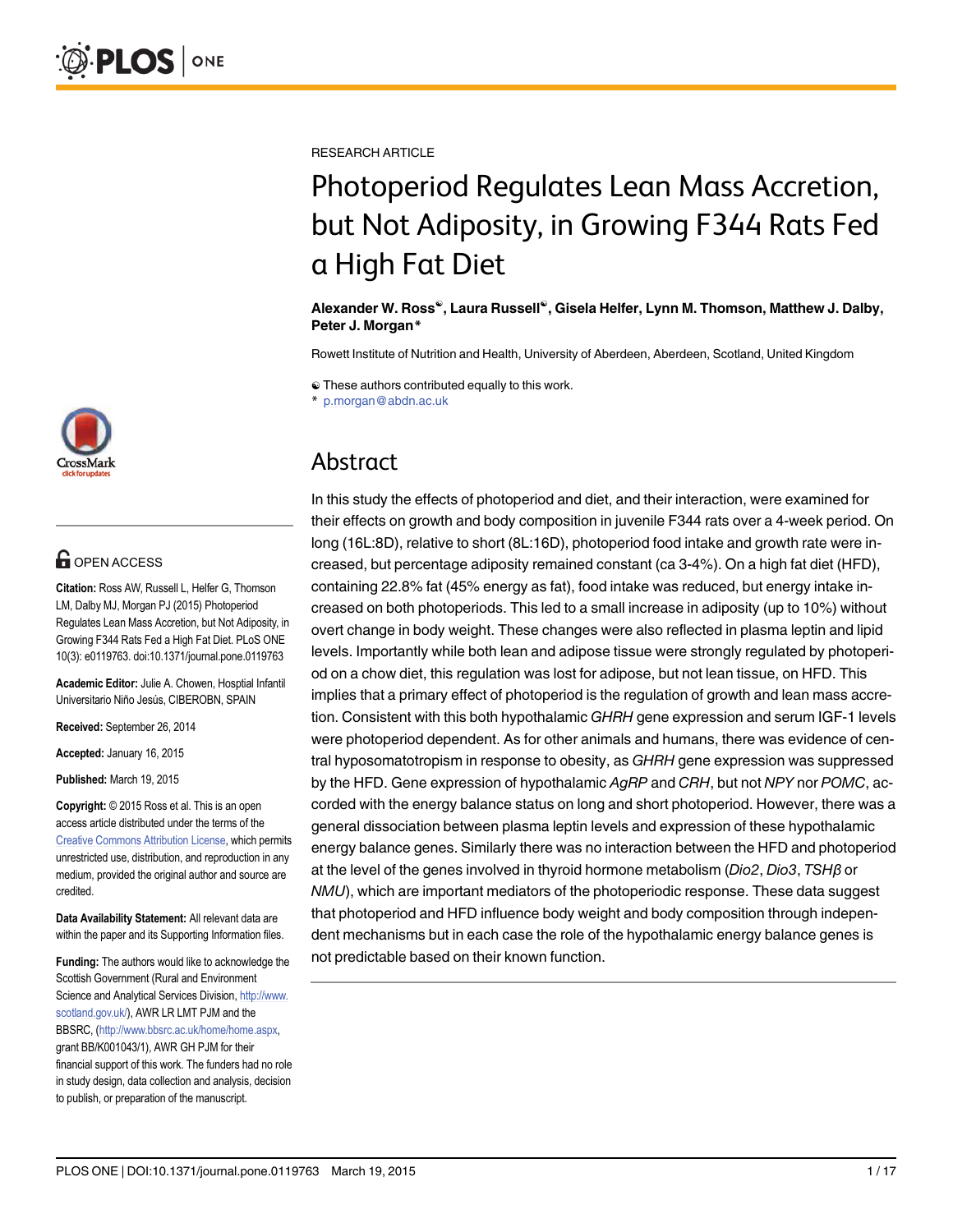<span id="page-1-0"></span>

Competing Interests: The authors have declared that no competing interests exist.

#### Introduction

For many mammals physiological indices such as food intake, growth, energy balance and reproductive status are not fixed, but vary with the season of the year  $[1]$  $[1]$ . The evolutionary advantage of these changes is to ensure that animals are optimally adapted for survival to their changing seasonal environment. The changes in physiology are often marked in magnitude, tightly controlled by photoperiod and homeostatic. They are therefore unlike changes induced by environmental stresses such as food deprivation or overnutrition [\[2](#page-13-0)]. Evidence to date also suggests that the marked changes in seasonal energy balance and growth involve novel neuroendocrine mechanisms and on this basis may provide an opportunity to develop new insights into the neuroendocrine control of physiology.

Studies on a number of species have indicated that the effects of photoperiod on the neuroendocrine system are mediated through the hormone, melatonin, which acts on the pituitary, pars tuberalis [[3\]](#page-13-0). In turn this triggers downstream alteration of thyroid hormone and retinoic acid metabolism within the tanycyctes and ependymal cells around the third ventricle of the hypothalamus  $[3,4]$  $[3,4]$ . It is thought that changes in both thyroid hormone and retinoic acid bioavailability within the hypothalamus alter the neuroendocrine systems controlling growth, en-ergy balance and reproduction [[5](#page-14-0),[6](#page-14-0)].

The juvenile F344 rat has become a particularly useful model for the study of the effects of photoperiod on growth, body weight and energy balance [\[7\]](#page-14-0). Under short photoperiod food intake is reduced, growth rates are slower, and body weights lower relative to rats held under long photoperiod. The slower rate of growth under short photoperiod is associated with lower hypothalamic GHRH gene expression and lower serum IGF-1 levels [[7\]](#page-14-0). Consistent with the reduced levels of food intake under short photoperiod are lower levels of the orexigenic gene, AgRP, in the arcuate nucleus (ARC). Paradoxically, despite lower food intake, expression of the orexigenic gene NPY is higher in the ARC in short relative to long photoperiod. It has been suggested that the main role of NPY under these conditions may be to inhibit GHRH and hence the growth axis, leaving AgRP as the main regulator of food intake [\[7\]](#page-14-0).

In both animal models and humans it has been shown that the neuroendocrine growth axis is influenced by either obesity status or feeding on a high fat diet, leading to increased adiposity. In humans the amplitudes of both spontaneous and stimulated pulsatile GH secretion are blunted [\[8,9,10\]](#page-14-0). Likewise, in rats and mice, obesity is associated with hyposomatotropism  $[11, 12, 13, 10, 14, 15, 16]$ . The origins of this reduced somatotrophic activity appears to vary according to the model examined. For example in Zucker rats, a genetic model of obesity, both GHRH and SRIF gene expression are suppressed in obese relative to lean rats, indicating hypothalamic involvement in the hyposomatotropism  $[14,13]$  $[14,13]$  $[14,13]$ . By contrast in ob/ob and db/db mice as well as diet-induced obese mice and rats, there is no central effect suggesting a more peripheral origin to the condition  $[17,15,16,18]$  $[17,15,16,18]$  $[17,15,16,18]$ . In humans, childhood obesity is associated with increased height (growth) as well as adiposity [[19](#page-14-0)]. At the same time, in both children and juvenile rodent models, obesity is associated with suppressed activity of the growth hormone axis  $[19,10]$  $[19,10]$  $[19,10]$ . Thus there may not always be a direct correlation between growth hormone secretion, IGF-1 levels and growth.

The susceptibility of photoperiodic species to high fat diets and adiposity seems to vary according to species. Siberian hamsters, Shaw's Jird and Bank voles have each been shown to be resistant to diet-induced obesity when fed a HFD [[20](#page-14-0),[21,22\]](#page-14-0); by contrast Syrian hamsters become obese [\[23\]](#page-14-0). It has been suggested that those animals which lose body or fat mass in response to short photoperiod as part of their normal seasonal strategy are resistant to diet induced obesity, whereas those that gain weight or increase fat mass in response to short photoperiod are prone to obesity on a HFD [[20](#page-14-0)].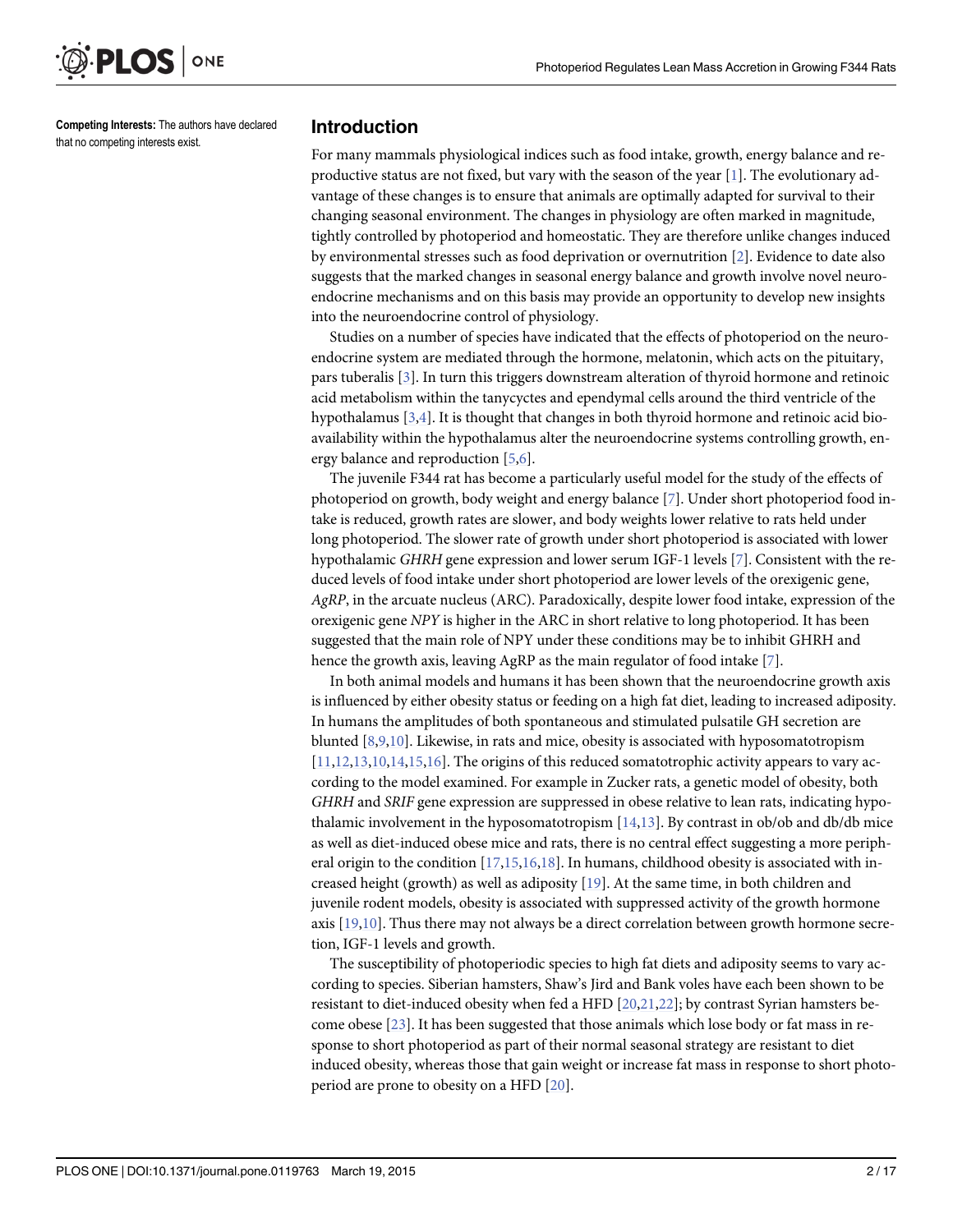<span id="page-2-0"></span>Juvenile F344 rats gain less weight on short photoperiod than on long photoperiod [[24,7](#page-14-0)], and so might be predicted to be resistant to diet-induced obesity. A recent study of F344 rats, which were fed a very high fat diet, supports this prediction, based on epididymal fat and leptin levels [\[25\]](#page-14-0). However in this study, a more comprehensive assessment of body composition has been used and we show that photoperiodically-sensitive F344 rats are susceptible to dietinduced obesity. Moreover in the light of the suppressive effects that diet induced obesity and increased adiposity have on the somatotrophic axis in both juvenile and adult rodents models and humans, we sought to examine the potential interactions between the effects of consuming a HFD and photoperiod on the regulation of growth, food intake and body weight in juvenile F344 rats.

### Materials and Methods

#### Animals

Male F344/NHsd rats aged 3–5 weeks were obtained from Harlan, USA. Initially the 40 rats were group housed, 5 per cage for one week under 12 h light:12 h dark photoperiod with *ad li*bitum access to water and standard chow (CRM(P), Rat and Mouse Breeder and Grower, standard AIN93G-based pelleted diet, product code 801722, Special Diet Services, Witham, Essex, UK). This diet provided 3.59 kcal/g of energy with 9.08% calories as fat, 68.9% as carbohydrate and 22.0% as protein, and contained fat, carbohydrate and protein at 3.4, 4.2 and 18.4%w/w respectively. Rats (weight range of 77.7–106.4g, median 86.6g), were then randomly assigned to four weight-matched groups ( $n = 10$  per group) and housed singly in standard rat cages type RC2/f, size 39.5 x 57.0 x 22.5cm, w x l x h. Two groups were switched to a short photoperiod (8 h light: 16 h dark; SD) and the remaining two groups to a long photoperiod (16 h light: 8 h dark; LD). All rats had continuous *ad libitum* access to water. One group in each photoperiod was provided *ad libitum* either a high fat diet, or the standard chow diet, for 4 weeks. The high fat diet (TD.06415) was obtained from Harlan Teklad Custom Diets (Madison, USA) and provided 4.6 kcal/g with 44.8% of calories in the form of fat, 36.2% as carbohydrate and 19.0% as protein and contained fat, carbohydrate and protein at 22.8, 41.4 and 21.7%w/w respectively.

This experiment was repeated to provide sufficient tissues and brains for analysis (repeat study weight range of 124.6–150.0g, median 141g). Group sizes were initially selected based on previous experience where F344 rats showed a significant weight difference after 4 weeks in photoperiod, then in the repeat study, these comprised of 8 rats per group, determined by a power calculation based on results obtained. For example, for gene expression changes that typically showed a difference in expression of  $~60\%$  with a standard deviation of 29.6, an R value of 1.99 (where R is the ratio of the difference required to detect the between-animal standard deviation) then, in a power calculation for 95% confidence, 8 animals per group were required. Apart from room lighting changes, all other environmental conditions were the same; temperature was  $21^{\circ}C$  +/-  $2^{\circ}C$ , relative humidity of 55% +/- 10% and average light intensity of 150 lux, with plastic tunnel and shredded paper enrichment and G6 woodchip bedding. Daily visual health checks on all rats were performed and no welfare-related interventions were required.

Body weights and food intakes were recorded and rats were scanned by magnetic resonance imaging (MRI) for repeated fat and lean tissue measurements on a weekly basis throughout the study. The MRI scanner (EchoMRI, Houston, Texas, USA) was calibrated as described by Lobley and colleagues [[26](#page-14-0)]. Animals were scanned to give triplicate readings for fat mass within 1g.

Animals were assigned random numbers before killing which allowed all analyses to be conducted blind to the groupings. Animals were killed by terminal anaesthetic using isoflurane, followed by decapitation at approximately 3 hours after lights on (ZT3). Trunk blood was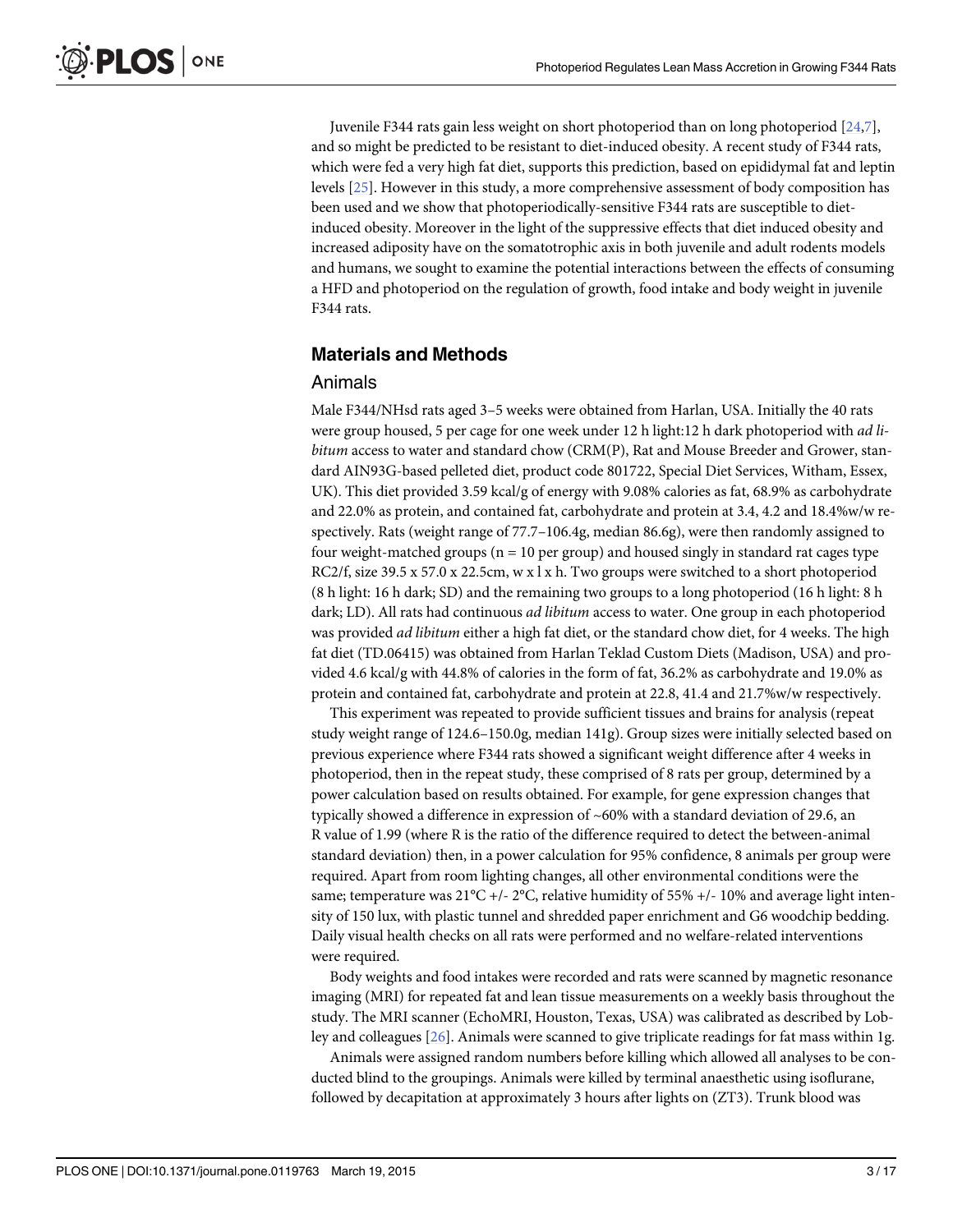<span id="page-3-0"></span>collected for serum and plasma and brains were immediately removed and frozen on dry ice, while livers, kidneys, muscle, epididymal fat pads and pituitaries were collected and wet weights recorded. ZT3 was chosen as a single time point to assess the effects of photoperiod as we have previously shown that the dark/light transition synchronises the expression of the clock gene Per1 and the transcription factor ICER [[27](#page-15-0)]. On this basis it is used as a standard time point to determine the effect of photoperiod on hypothalamic gene expression  $[5,7,28]$  $[5,7,28]$  $[5,7,28]$  $[5,7,28]$  $[5,7,28]$ . It is also important to note that previous studies have shown the validity of using single timepoint determinations to assess the effect of photoperiod, since there is minimal diurnal variation in the hypothalamic genes or hormone levels studied in this paper [\[29\]](#page-15-0).

#### Ethics statement

All animal procedures were performed according to the Animals (Scientific Procedures) Act, 1986, were licenced by the UK home office under Project Licence PPL60/3615 and PPL60/4282 and approved by the local ethics committee at the University of Aberdeen, Rowett Institute of Nutrition and Health (Approval numbers SA06/17E and SA12/10E).

### Gene Expression Studies

Coronal sections (20 μm) of rat forebrains were cut from -4.36 mm to -2.16 mm relative to Bregma for the ARC and -2.16 mm to -0.96 mm for the paraventricular nucleus (PVN) according to the rat atlas [\[30\]](#page-15-0) and collected onto poly-lysine coated glass slides as described previously [\[7](#page-14-0)]. Riboprobes for in situ hybridization were prepared from cDNA templates that were cloned as described previously for NPY [[31](#page-15-0)], NMU [\[32](#page-15-0)], pro-opiomelanocortin (POMC) and Agoutirelated peptide (AgRP) [[33\]](#page-15-0), corticotrophin releasing hormone (CRH) [\[34\]](#page-15-0), types 2 and 3 deiodi-nases (Dio2 and Dio3) [\[35\]](#page-15-0) and growth hormone releasing hormone (GHRH) [\[7](#page-14-0)]. cDNA fragment of the rat thyroid stimulating hormone  $\beta$  subunit (TSH $\beta$ ) (505 bp), was amplified by PCR using standard conditions from F344 rat hypothalamic cDNA, using the forward primer 5'-CCGAAGGGTATAAAATGAACAGAG and reverse primer 5'-ACCAGATTGCATTGC-CATTACAGT designed against the rat  $TSH\beta$  cDNA sequence (GenBank accession number XM\_008761373). The amplified product was cloned into pCR-Blunt 4-TOPO vector (Invitrogen, Paisley, UK) following the manufacturer's protocol. The sequence was verified by sequencing with Beckman Coulter sequencing chemistry on a CEQ8000 automated sequencer (Beckman Coulter UK Ltd, High Wycombe, Bucks, UK). The TSH $\beta$  template was linearised using Not1 and Spe1 restriction enzymes for use with T3 and T7 polymerases to generate antisense and sense riboprobes respectively.

Messenger RNA levels were measured by in situ hybridization (ISH) as previously described in detail [[33](#page-15-0)]. Briefly, brain sections were fixed, acetylated (with the exception of NPY) and hybridized overnight at 58°C with sense and antisense riboprobes labelled with  $35S(1.0-1.5 x)$  $10^{10}$ dpm/L). Slides were treated with RNase A, washed at 60°C in 0.1x sodium citrate salt for 30 minutes, dried and then apposed to Hyperfilm Max autoradiographic film (Amersham Pharmacia Biotech UK Ltd., Buckinghamshire, UK). A standard curve was generated with  $^{14}C$ microscales (Amersham Pharmacia Biotech UK Ltd., Buckinghamshire, UK) and used to calculate gene expression levels (integrated optical density) using ImagePro Plus, version 6 (Media Cybernetics, Buckinghamshire, UK). No signals were detected for any of the sense probes in the hypothalamus.

#### Circulating Hormones and Metabolites

All serum samples were measured in duplicate with leptin levels using a Linco Research rat leptin radioimmunoassay kit (Millipore (UK) Limited, Watford, UK), while serum insulin-like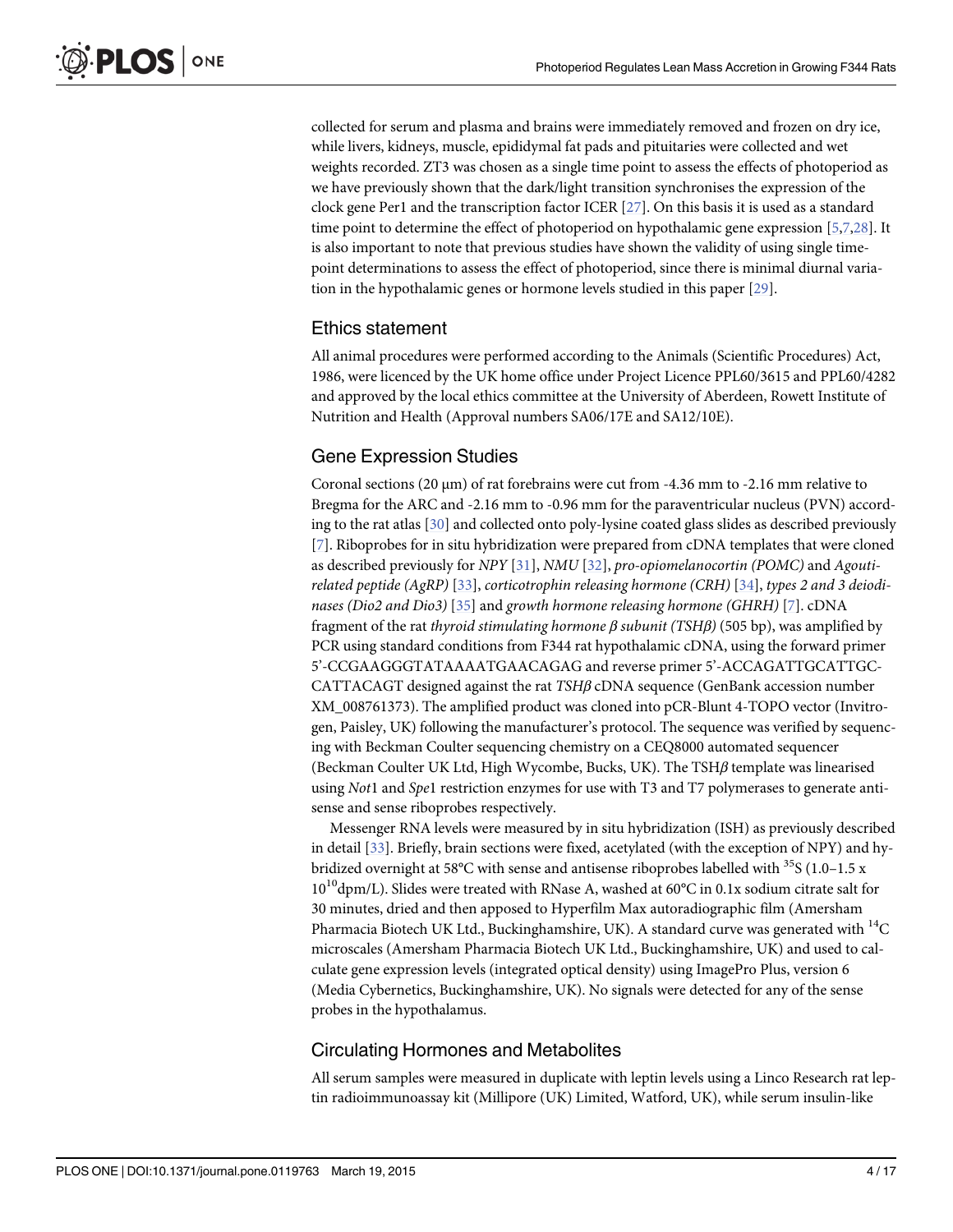<span id="page-4-0"></span>growth factor-1 (IGF-1) levels were measured using an Octeia immunoenzymometric assay kit (IDS Ltd., Boldon, UK) suitable for use with rat/mouse samples. Growth hormone levels were measured using a rat/mouse growth hormone ELISA kit (Millipore (UK) Limited, Watford, UK) in pituitary extracts prepared according to the manufacturer's protocol.

Plasma glucose, non-esterified fatty acid (NEFA) and triglyceride levels were determined using a Konelab 30 machine (Thermo Fisher Scientific, Basingstoke, UK). The sensitivity of the assays were 0.34 mmol/L, 0.04 mmol/L and 0.06 mmol/L and the intra assay CVs 0.35%, 2.0% and 2.9%, respectively.

#### **Statistics**

Body weight, food intake and body composition data were analysed via a repeated measures three-way analysis of variance on the rat groups (Genstat version 10, Rothamsted Research, UK). Tissues, gene expression and hormone data were analysed by a two-way analysis of variance with use of the Holm-Sidak post-test, followed by one-way analysis of variance using multiple comparison tests with either Fisher LSD method or Dunn's method on ranks and t-test where appropriate on treatment groups (Sigma Plot 12, Systat Software Inc., London, UK). Means without a common letter were statistically different with statistical significance set at p<0.05.

#### **Results**

# Photoperiod and high fat diet on food intake, body weight and body composition

Juvenile F344 rats reared from 4–6 weeks of age on either long or short photoperiod showed divergent body weight. Those on short photoperiod were 14% lower (P<0.001) in weight after 4 weeks relative to those on long photoperiod. On a HFD there was no significant additional effect on body weight in rats reared on either LD or SD [\(Fig. 1a](#page-5-0)). In the SD HFD fed group, one rat failed to respond to photoperiod and gained weight similar to the LD rats. In addition, a rat from the SD chow fed group failed to thrive, gaining less weight than the remainder of the group. These two rats were considered outliers and were omitted from all analyses, thus the SD chow and SD HFD groups each had  $n = 9$  rats in the analyses.

Consistent with the difference in body weights on LD and SD, there was a clear LD-SD difference in both food and protein intakes (both  $p<0.001$ ) when fed a chow diet ([Fig. 1b,c\)](#page-5-0). However, when fed a HFD diet, food and protein intakes were lower than the food and protein intakes on a chow diet, for both LD (food and protein,  $p < 0.001$ ) and SD rats (food,  $p < 0.001$ , protein  $p = 0.008$ ) ( $\underline{Fig. 1b,c}$ ). In addition there were small differences in food ( $P = 0.03$ ) and protein ( $p = 0.015$ ) intakes between LD and SD rats on the HFD ([Fig. 1b,c\)](#page-5-0). Energy intake was higher in LD than in SD when fed either chow ( $p<0.001$ ) or HFD ( $p = 0.004$ ). In addition, energy intake on a HFD was significantly higher than chow in both photoperiods ( $p < 0.001$ ), [\(Fig. 1d](#page-5-0)). This is reflected in changes in body composition where there was a small but significant effect of photoperiod on fat mass between rats fed on chow in LD and SD, [\(Fig. 1e\)](#page-5-0). Consumption of a HFD markedly increased adiposity to a similar level in terms of gross fat  $(p<0.001)$  and fat as a percentage of body weight  $(p<0.001)$  in rats on both LD and SD within 1 week ([Fig. 1e,f\)](#page-5-0). This effect of HFD was maintained over 4 weeks, but there was no significant effect of photoperiod ([Fig. 1e,f\)](#page-5-0).

Further effects of photoperiod and HFD diets on body composition are shown in [Fig. 2](#page-6-0). The changes seen in fat mass seen by MRI are similarly reflected by changes in epididymal fat mass in terms of both photoperiod with chow ( $p = 0.048$ ) and significant increases with HFD feeding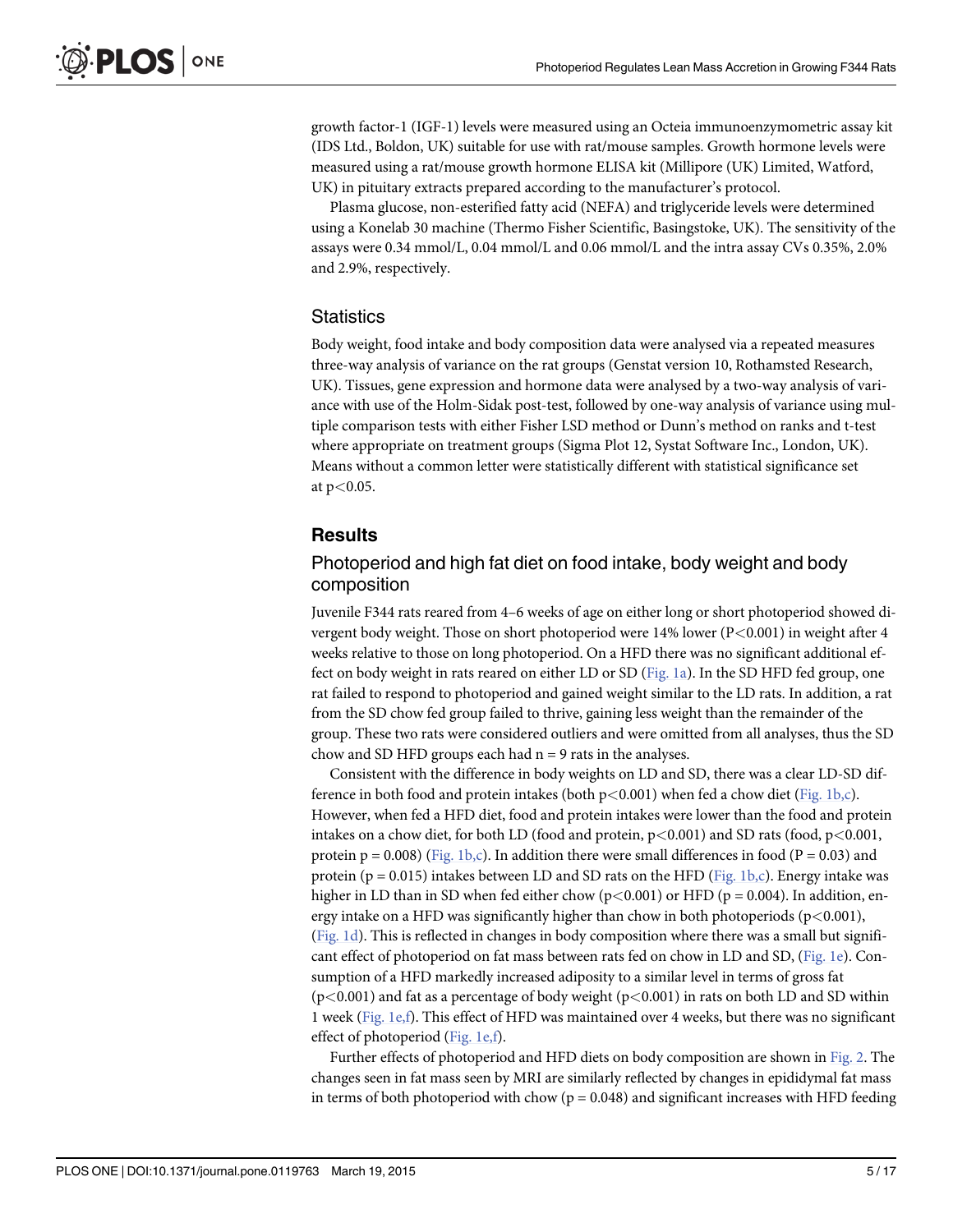<span id="page-5-0"></span>

[Fig 1. E](#page-4-0)ffect of photoperiod and high fat diet (HFD) on body weight, food, protein and energy intake and body fatness of juvenile F344 rats over 4 weeks of treatment. (a) Body weight was significantly higher in LD compared to SD (p<0.001) on chow diet with no effect of a HFD after 4 weeks. (b) Food intake in grams was significantly higher in LD than SD on chow diet (p<0.001) and these intakes were higher than the intakes of the HFD fed rats (p<0.001). There was a small photoperiodic difference in food intake when fed the HFD ( $p = 0.03$ ). (c) Protein intake was higher in the LD than the SD chow fed rats  $(p<0.001)$ . HFD fed rats showed lower protein intakes than the chow fed rats (LD;  $p<0.001$ , SD;  $p = 0.008$ ) and there was a significant effect of photoperiod  $(p = 0.015)$ . (d) Energy intakes were higher in LD than SD rats fed either chow  $(p < 0.001)$  or HFD  $(p = 0.004)$ , while rats fed the HFD had higher energy intakes than chow in both photoperiods (p<0.001). (e) Fat mass measured by Echo MRI was slightly higher in LD than SD rats on chow (p = 0.026), while the HFD fed rats did not differ in their intakes with photoperiod. The HFD fed rats had markedly higher fat masses that were significantly higher than chow fed rats (p<0.001). (f) A HFD markedly increased adiposity as a percentage of body weight compared to chow fed rats and to a similar level in rats on both LD and SD (p<0.001) with no effect of photoperiod. In all figures HF refers to HFD fed rats.

doi:10.1371/journal.pone.0119763.g001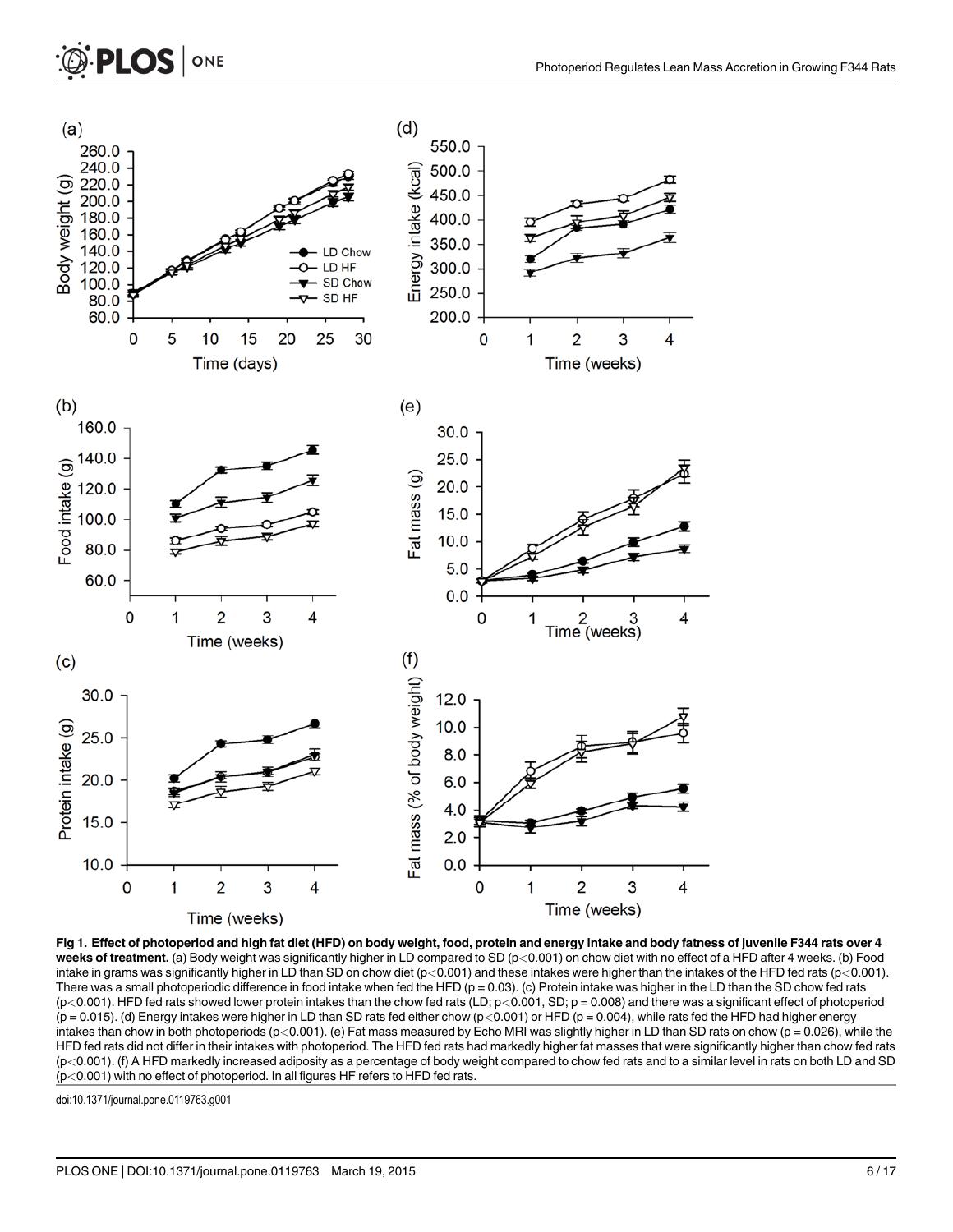# <span id="page-6-0"></span>**PLOS |** ONE



[Fig 2. E](#page-4-0)ffect of photoperiod and high fat diet (HFD) on epididymal fat, lean mass and liver and kidney weight of juvenile F344 rats over, or after, 4 weeks of treatment. (a) Epididymal fat pad mass as a percentage of body weight, was greater in LD than SD chow fed rats ( $p = 0.048$ ). The fat pads masses were significantly greater with HFD feeding than chow in both photoperiods ( $p<0.001$ ), but there was no effect of photoperiod with HFD feeding. (b) Absolute lean mass was higher in LD than SD rats fed either chow or HFD. The lean masses were not changed by HFD feeding. (c) Lean mass as a percentage of body weight was not significantly different between LD and SD chow fed rats. The lean masses of HFD fed rats were lower than those of the chow fed rats with the SD HFD fed rats being significantly leaner than the LD HFD fed rats (p<0.001). (d) Liver mass was lower in SD than LD chow and HFD fed rats (both p<0.05). The HFD did not impact on the liver masses in either photoperiod. (e) Kidney mass was also lower in both SD chow and HFD fed rats than chow fed  $LD (P<0.05)$ .

doi:10.1371/journal.pone.0119763.g002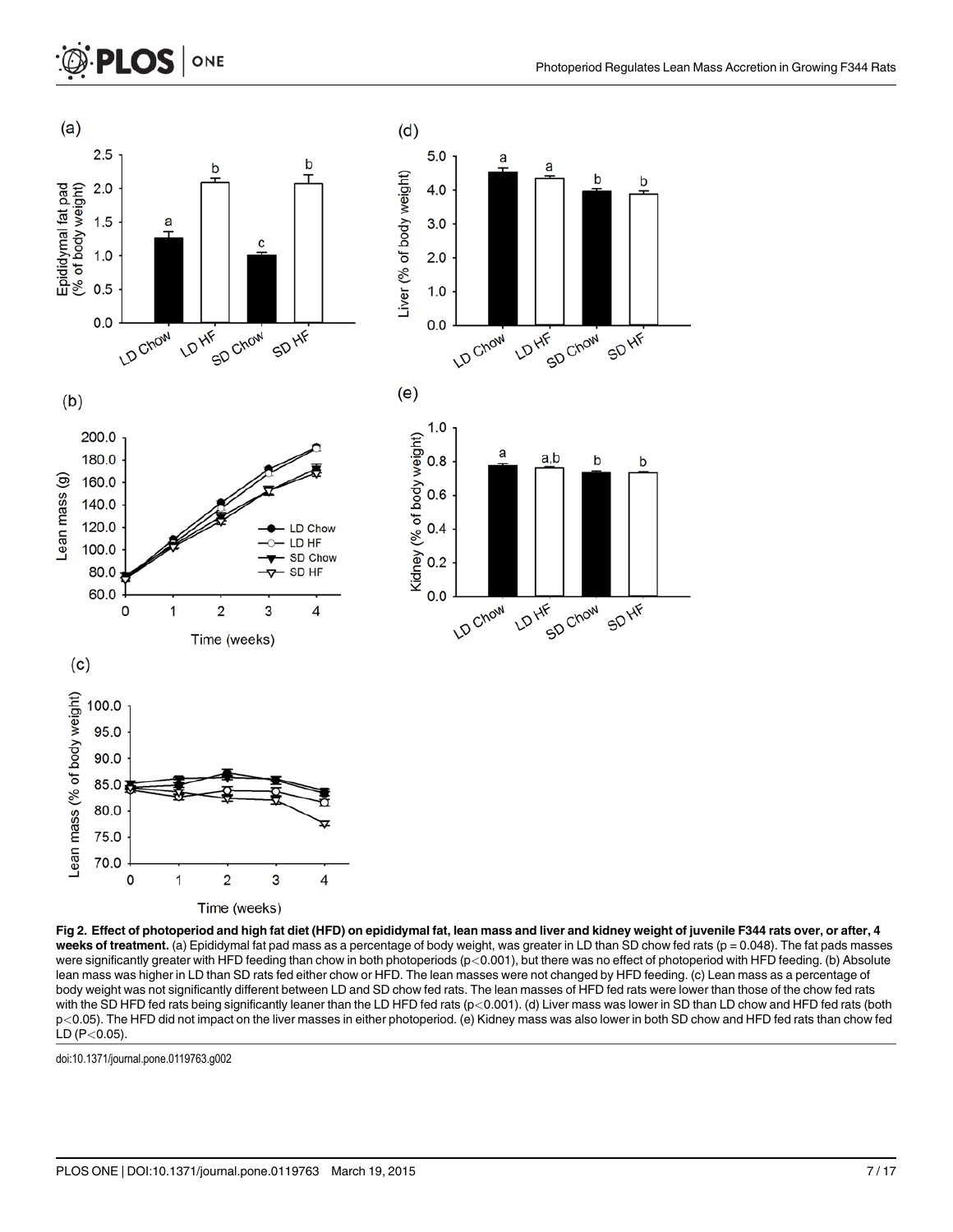

Fig 3. Effect of photoperiod and high fat diet (HFD) on hormone and metabolites levels in juvenile F344 rats after 4 weeks of treatment. (a-c): (a) serum Leptin, (b) plasma NEFA and (c) plasma Triglyceride levels were not changed by photoperiod but were significantly higher in HFD fed rats in both photoperiods (all p<0.05). (d) Glucose levels were unchanged with diet or photoperiod.

doi:10.1371/journal.pone.0119763.g003

(p<0.001), [\(Fig. 2a\)](#page-6-0). A clear effect of photoperiod on absolute lean (fat free) mass was observed, being significantly higher in chow and HFD fed LD than SD rats ( $p$ <0.001), yet there was no significant effect of HFD on lean mass under either photoperiod ([Fig. 2b](#page-6-0)). In terms of lean mass as a percentage of body weight, there was no effect of photoperiod on chow fed rats, whereas the HFD fed rats were slightly but significantly less lean in SD than LD ( $p<0.001$ ) and less lean than the chow fed rats (LD;  $p = 0.009$ , SD;  $p < 0.001$ ). The visceral organs showed similar responses with the liver and kidney both closely reflecting the decrease in absolute lean mass in SD and no effect of HFD ([Fig. 2d,e\)](#page-6-0).

# Blood hormone and metabolite levels

Serum levels of leptin, plasma levels of NEFA and TG were each unaffected by photoperiod in rats fed a chow diet; however each were markedly increased in rats fed HFD. Photoperiod had no additional effect (Fig. 3a-c). Blood levels of glucose were unaffected by diet or photoperiod (Fig. 3d).

# Hypothalamic gene expression

Photoperiod had a strong effect on the expression of genes involved in energy balance and growth within the hypothalamus after 4 weeks of treatment. Expression of the orexigenic gene,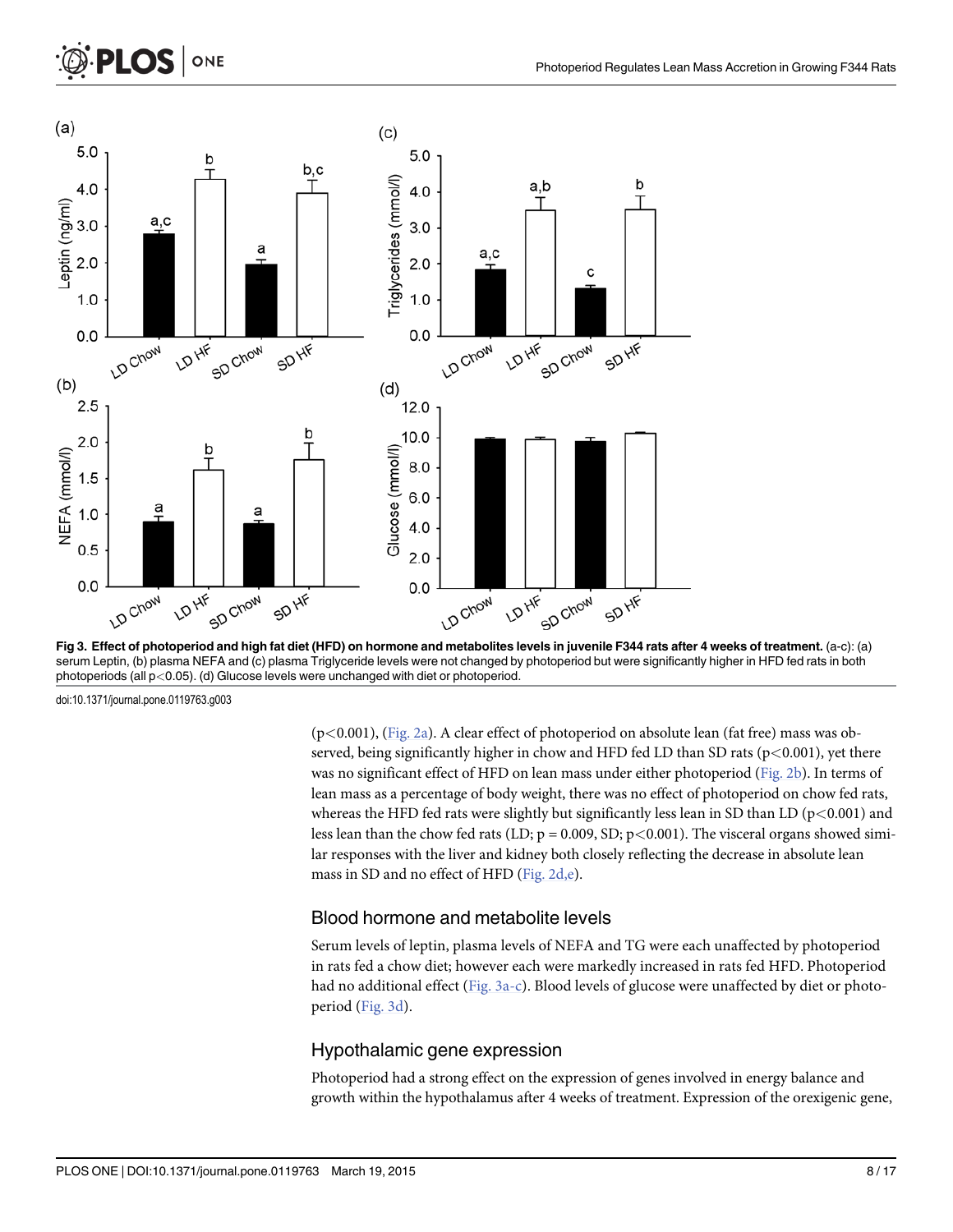<span id="page-8-0"></span>AgRP, in the ARC was lower in SD than LD ( $p$ <0.001), [\(Fig. 4a](#page-9-0)). Also expression of CRH (an inhibitor of food intake) in the PVN was increased in rats on SD relative to LD ( $p = 0.044$ ), [\(Fig. 4b](#page-9-0)). For AgRP, HFD reduced the expression level further in SD ( $p = 0.001$ ), [\(Fig. 4a](#page-9-0)), but no additional effect on CRH expression was observed with HFD feeding [\(Fig. 4b\)](#page-9-0). These gene expression changes are consistent with a lower level of food intake in SD rats.

By contrast expression of the orexigenic gene NPY, in the ARC, tended to increase in SD relative to LD rats but the level did not reach significance in this study, whereas a significant increase in SD has been observed in our previous studies [[7\]](#page-14-0) ([Fig. 4c](#page-9-0)). HFD had no effect on NPY gene expression. As previously described there are two distinct areas of expression for the POMC gene in the hypothalamus. The first is in the ARC, a region normally associated with its anorexigenic activity. Here there was no effect of either photoperiod or HFD on POMC gene expression ([Fig. 4d\)](#page-9-0). The second was in the ventral ependymal region, where strong suppression of POMC mRNA was observed in response to SD relative to LD ( $p<0.001$ ), [\(Fig. 4d](#page-9-0)). This finding is concordant with a previous study [\[7](#page-14-0)]. However there was no effect of the HFD under either photoperiod [\(Fig. 4d\)](#page-9-0).

The expression of GHRH in the ARC was affected by both photoperiod and HFD ([Fig. 4e\)](#page-9-0). Under SD there was lower expression of GHRH relative to LD ( $p = 0.007$ ) with chow. The HFD further suppressed gene expression under both LD ( $p = 0.014$ ) and SD ( $p = 0.002$ ), ( $Fig. 4e$ ).

### Growth hormone and IGF-1

Serum IGF-1 levels were 21.4% lower in F344 rats fed chow diets and exposed to SD for 4 weeks relative to LD treated animals ( $p<0.05$ ). There was no difference in this response for animals given the HFD ([Fig. 5a\)](#page-10-0).

At a pituitary level, GH levels were unaffected by either photoperiod or diet [\(Fig. 5b\)](#page-10-0).

#### Photoperiodic signalling genes in the pars tuberalis and ependymal cells

Using animals obtained in a separate study, which showed similar changes in body composition, the impact of photoperiod and HFD were studied on the expression of  $NMU$  and  $TSH\beta$  in the pars tuberalis, as well as Dio2 and Dio3 expression in the ependymal cells around the third ventricle. As reported previously  $[36]$  $[36]$  $[36]$ , both TSH $\beta$  and NMU are strongly expressed in animals on LD, but only weakly (undetectably) expressed in rats on SD. The HFD had no additional effect on these responses ([Fig. 6a,b](#page-11-0)).

Within the hypothalamus, expression of *Dio2* and *Dio3* were found to be sensitive to photoperiod, with Dio2 expressed more weakly and Dio3 more strongly in SD relative to LD (both p<0.001) [\(Fig. 6c,d\)](#page-11-0). HFD had no effect on the expression of either gene under LD conditions, yet strong effects under SD conditions. HFD caused a marked suppression of  $Dio2$  (p<0.001) [\(Fig. 6c](#page-11-0)) and a 7-fold increase in *Dio3* expression under SD ( $p = 0.001$ ) [\(Fig. 6d](#page-11-0)).

#### **Discussion**

This study reveals that photoperiodically sensitive and growing F344 rats are susceptible to mild obesity after being fed a HFD for 4 weeks with adiposity increasing from around 3–4% to 10% measured by MRI. This doubling of adiposity was also confirmed by the levels of fat associated with the epididymis, as well as by increased levels of serum leptin, TG and NEFAs. By contrast lean mass, measured as fat-free mass as well as organ weights for liver and kidney were affected only by photoperiod, with no effect of high fat diet over the same period. Whereas photoperiodic control of lean mass remained after feeding a HFD, photoperiodic regulation of fat mass was lost and these contrasting effects of HFD on the photoperiodic regulation of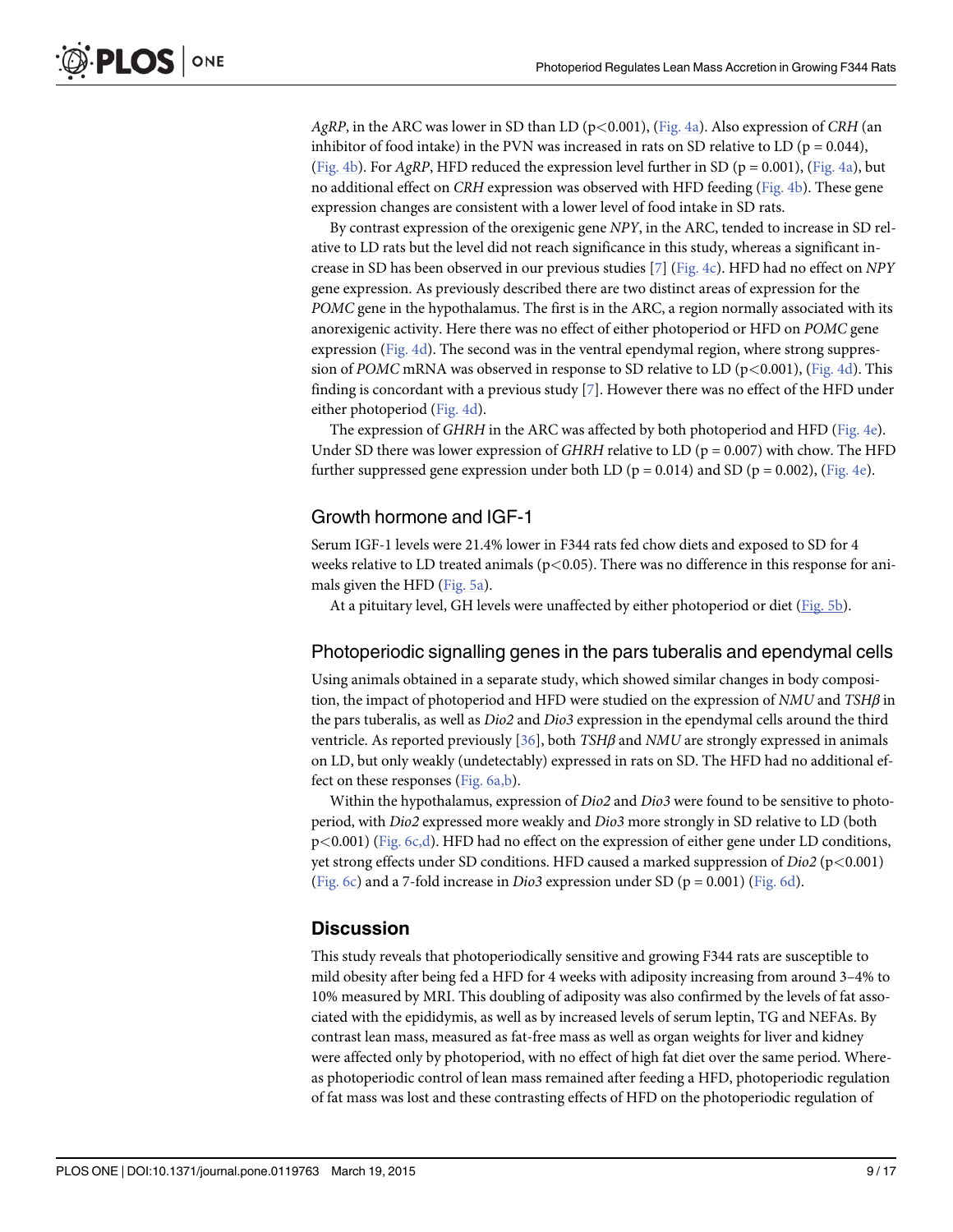<span id="page-9-0"></span>

[Fig 4. E](#page-8-0)ffect of photoperiod and high fat diet (HFD) on hypothalamic expression of genes involved in energy balance growth in juvenile F344 rats 4 weeks of treatment, measured by quantitative in situ hybridisation. (a) AgRP mRNA expression quantified in the ARC was lower in SD than LD chow fed rats (p<0.001). The HFD had no effect in LD but reduced the AgRP levels further than chow fed rats in SD (p = 0.001). (b) CRH mRNA expression in the PVN was higher in SD than LD chow (p = 0.044) and HFD rats (p = 0.022). The HFD did not impact further on the expression levels in either photoperiod. (c) NPY mRNA levels tended to increase in SD chow fed rats in the ARC but the level did not reach significance (p = 0.119). There were no effects of HFD on NPY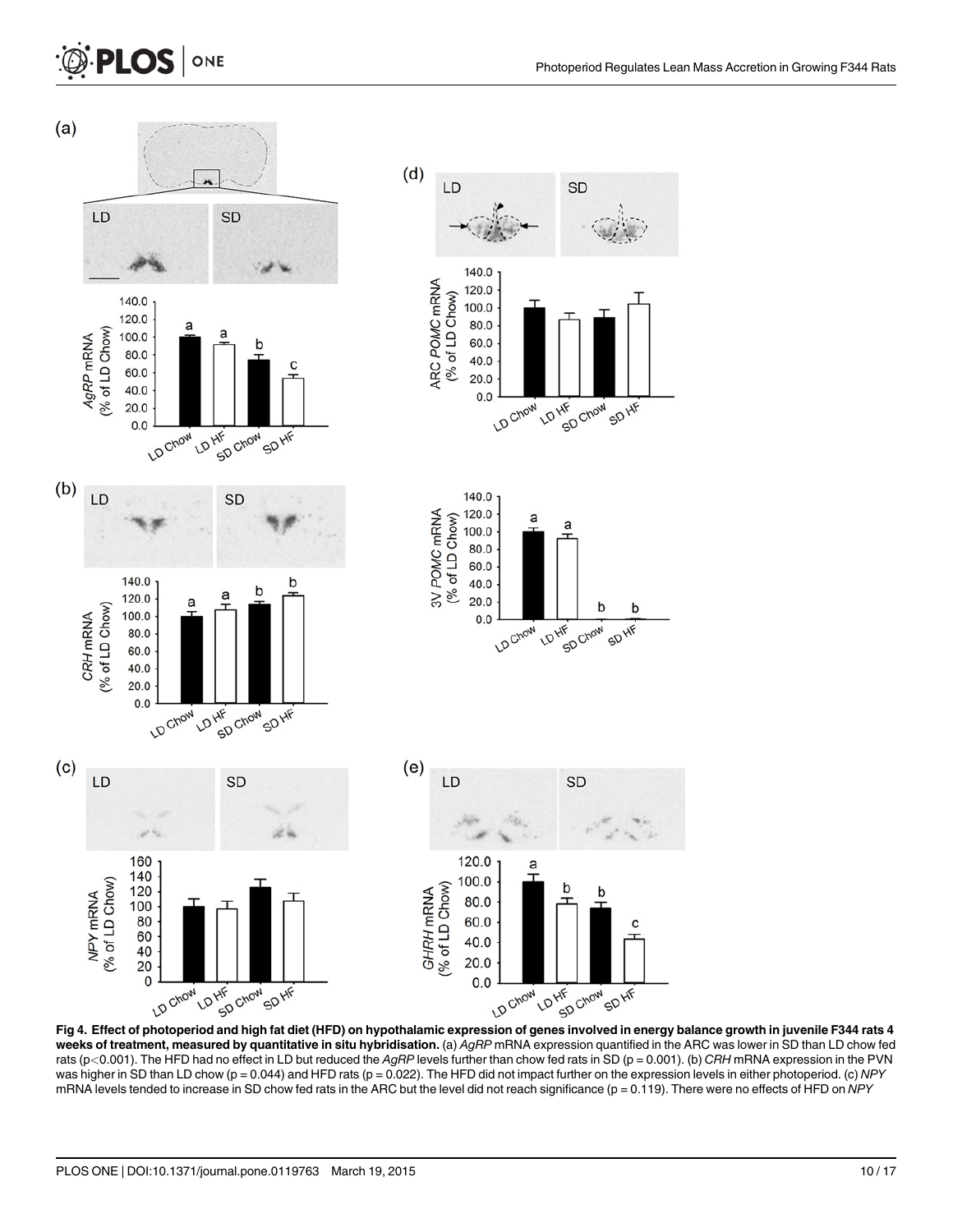<span id="page-10-0"></span>expression in either photoperiod. (d) POMC mRNA expression in the ARC is outlined and marked by arrows while atypical POMC expression in the ependymal layer of the 3<sup>rd</sup> ventricle is marked by an arrowhead. In the ARC, POMC levels were unaffected by photoperiod or diet. In contrast, levels of POMC mRNA were markedly reduced in SD photoperiod (p<0.001) with no additional effects of HFD feeding. (e) GHRH mRNA expression in the ARC was lower in SD than LD chow fed rats. HFD reduced the GHRH expression in LD and even further in SD. Scale bar = 1.0mm for all images.

doi:10.1371/journal.pone.0119763.g004

ONE

lean mass and adipose tissue accretion suggest that a primary effect of photoperiod in juvenile F344 rats is to set the trajectory for growth in these animals.

The effect of photoperiod, but not HFD, on serum IGF-1 levels, is consistent with this effect on lean mass. When fed a HFD, F344 rats adjust food and protein intake downward, as also observed by Togo et al. [\[25](#page-14-0)]. This suggests that F344 rats attempt to balance their food intake in terms of energy with the macronutrient (protein) requirements for growth. The resulting adiposity observed in this study, implies that while food intake is suppressed, when on a high fat diet, it is not possible to suppress intake sufficiently to prevent gain in body fat. The fact that rats suppress protein intake on a HFD relative to chow fed rats on the same photoperiod, yet manage to achieve the same lean mass, indicates that the HFD must modulate protein uptake or metabolism. Evidence from the literature suggests that a HFD alters not only the structure of the gut, but also can increase amino acid transport across the gut  $[37,38]$ . Thus it is likely that a HFD increases the efficiency of amino acid uptake and this could account for the lower level of protein intake on a HFD relative to chow fed rats.

These data contrast with a recent study, which reported F344 rats to be seemingly resistant to diet induced obesity (DIO), on the basis of measurements of epididymal fat and serum leptin levels, when fed a diet containing 55% fat. [\[25](#page-14-0)]. At present there is no obvious explanation for this difference in response of F344 rats to high fat diets between the two studies. Possible explanations may lie in differences in the high fat diets used and/or differences in the strain of F344 rat. In support of the latter we have previously reported differential responses to photoperiod in different strains of F344 rats [\[7](#page-14-0)], which indicates that F344 rats obtained from commercial suppliers/geographical locations are not genetically homogeneous.

The current study also revealed a clear interaction between HFD and photoperiod at the level of GHRH gene expression. In common with Zucker rats there is a reduction in hypotha-lamic GHRH expression, when fed a HFD [\[13,14](#page-14-0)]. Such an effect has not been seen in either mice or rats fed a HFD  $[17,15,16]$  $[17,15,16]$  $[17,15,16]$  $[17,15,16]$  $[17,15,16]$ . In those cases, GHRH gene expression was measured by Northern blotting or qPCR rather than in situ hybridisation used in this study. The latter is



[Fig 5. E](#page-8-0)ffect of photoperiod and high fat diet (HFD) on serum IGF-1 and pituitary growth hormone (GH) levels in juvenile F344 rats after, 4 weeks of treatment. (a) IGF-1 levels in serum were lower in SD chow and HFD fed rats than LD chow fed while LD HFD fed rats were not significantly different. (b) Growth hormone levels in the pituitary were unaffected by either photoperiod or HFD.

doi:10.1371/journal.pone.0119763.g005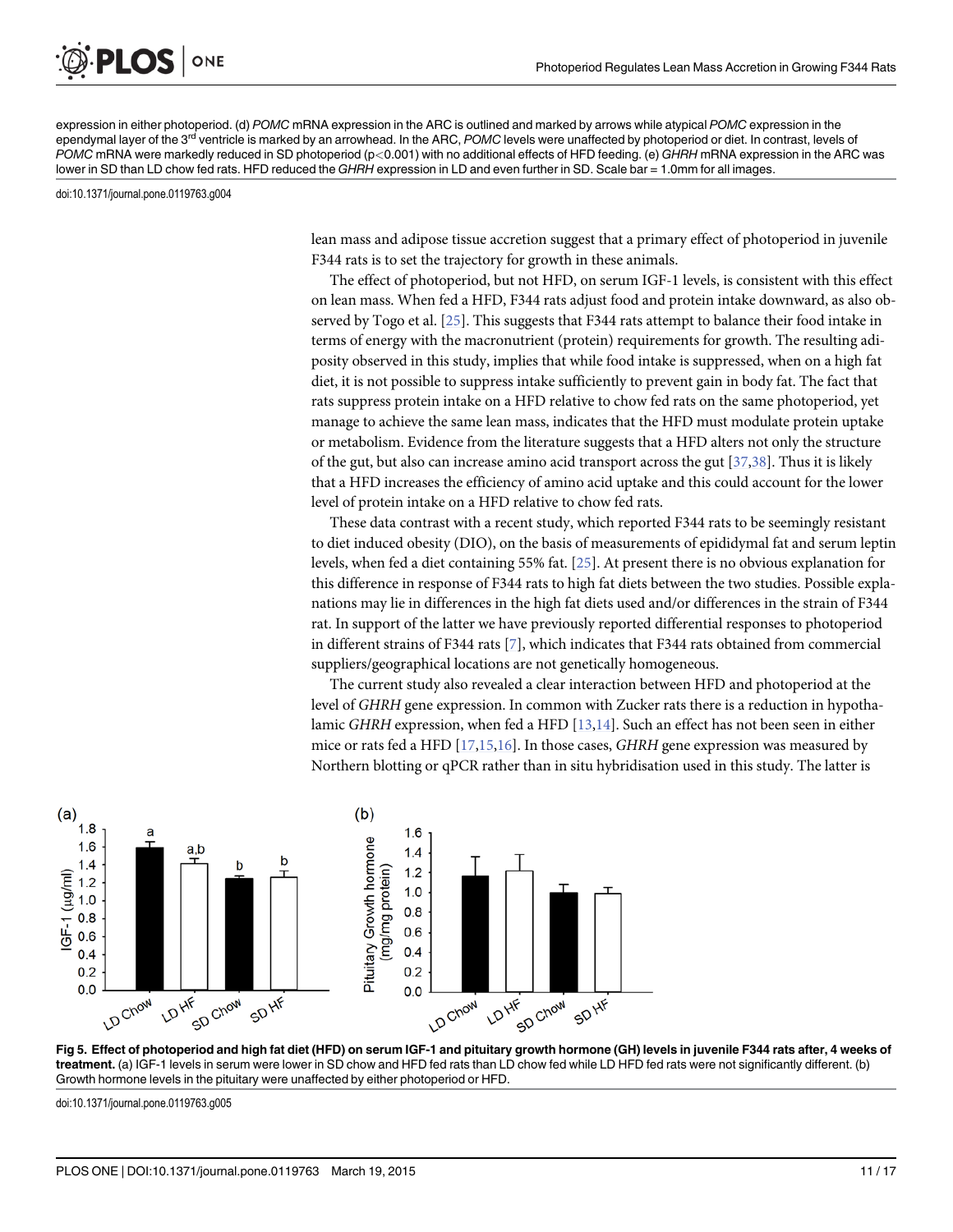# <span id="page-11-0"></span>ONE **PLOS**



[Fig 6. E](#page-8-0)ffect of photoperiod and high fat diet (HFD) on gene expression of TSHβ and NMU in the pars tuberalis of the pituitary and Dio2 and Dio3 in the tanycytes around the third ventricle in juvenile F344 rats after 4 weeks of treatment. Gene expression was measured by quantitative in situ hybridisation. (a,b) Expression of TSHβ (a) and NMU (b) mRNAs in the pars tuberalis were significantly lower in both chow and HFD fed SD compared to LD rats. (c) Dio2 mRNA levels in the ependymal cells around the 3<sup>rd</sup> ventricle were lower in SD than LD chow and HFD fed rats (p<0.001). HFD reduced Dio2 further in SD compared to LD conditions (p<0.001). (d) Dio3 mRNA expression was higher in SD than LD rats. HFD increased the Dio3 mRNA level significantly in SD (p<0.001), but not in LD.

doi:10.1371/journal.pone.0119763.g006

likely to provide more accurate assessment of gene expression in specific regions of the brain. Despite the lower GHRH expression in F344 rats on HFD under both LD and SD, there were no concomitant changes in serum IGF-1 levels over the 4 weeks of the experiment. Nonetheless IGF-1 was clearly suppressed by SD relative to LD, as previously described [[7\]](#page-14-0). Since studies in mice have shown that it can take up to 8 weeks for effects of HFD on circulating IGF-1 levels to become apparent, with no observable change after 4 weeks of HFD  $[11]$  $[11]$  $[11]$ , it is possible that changes in IGF-1 in F344 rats may become evident following a longer period of HFD feeding. It is also possible that the temporal mRNA expression profile for GHRH does not correlate fully with the temporal protein expression of GHRH, which could help to explain the lack of correlation of the serum IGF-1 and tissue GHRH mRNA responses.

Pituitary GH is a rather crude measure and despite clear effects of photoperiod on growth and serum IGF-1, there were no observable effects of photoperiod or HFD on pituitary GH. Since pulsatile GH is suppressed by HFD in other rodent models, even after only 4 weeks of treatment, and in humans  $[11]$  $[11]$  $[11]$ , measurement of pulsatile GH is required to gain a proper assessment of the effects of photoperiod and HFD on GH status. Thus while the relative levels of serum IGF-1 correlate with the levels of fat free mass under the different conditions of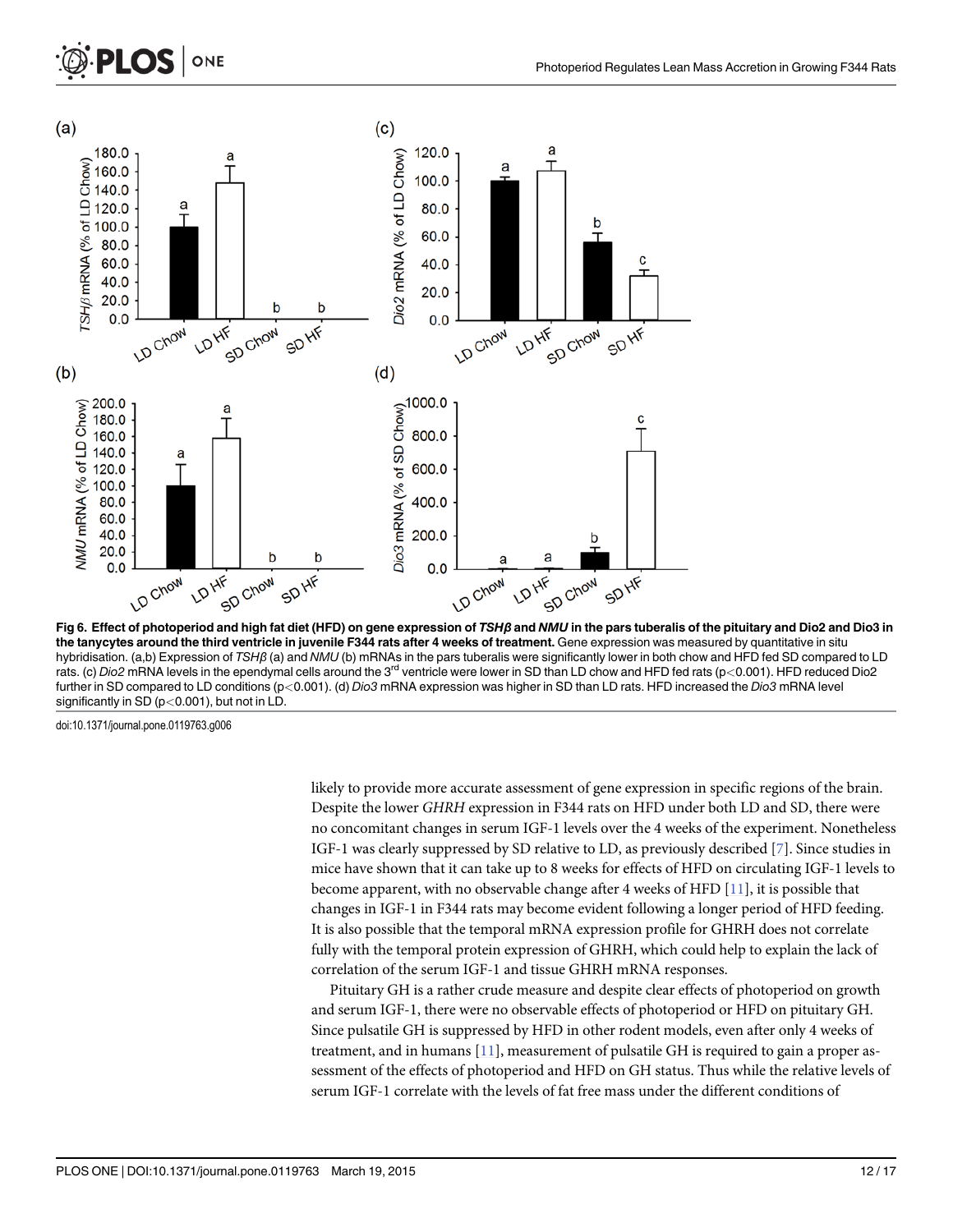<span id="page-12-0"></span>photoperiod and HFD feeding, this study has shown that central inhibition of GHRH may be an early event in the pathogenic effects of a HFD on the somatotrophic axis.

A number of blood metabolites have been implicated in the regulation of the somatotrophic axis and these include glucose, leptin and NEFA [[10](#page-14-0)]. The role of glucose in the regulation of the GH axis is contentious  $[10,8]$  $[10,8]$ . There is some evidence that glucose may suppress hypothalamic GHRH in diabetic rats [[39](#page-15-0)], but the lack of change in glucose levels between chow fed and HFD rats in this study suggests that glucose does not play a major role in regulating GHRH. Leptin is a circulating hormone that increases with adiposity resulting from a HFD [\[40](#page-15-0)], but in humans serum GH levels are inversely correlated with leptin [\[41,42\]](#page-15-0). In rats, leptin is associated with activation of the GH axis  $[8,10,43]$  $[8,10,43]$  $[8,10,43]$  $[8,10,43]$ , yet such a role is at odds with the results reported in this study. Plasma NEFA levels also increased with adiposity and they have been shown to inhibit the GH axis, by inhibiting GH secretion from the pituitary  $[44]$  $[44]$ . In this study while circulating NEFAs increased in rats on a HFD there were no associated changes in serum IGF-1 levels suggesting that there is no effect at the level of the pituitary or below. There is some evidence that NEFAs may influence the GH axis at the level of the hypothalamus  $[45]$  $[45]$  $[45]$ and thus the increased levels of NEFA may be causal in the suppression of hypothalamic GHRH, although this remains to be established [\[10\]](#page-14-0).

Despite strong effects of HFD on food and protein intakes, other than for AgRP the expression of hypothalamic energy balance genes (CRH, POMC and NPY) were unaffected by HFD. While it is known that HFD can alter the circadian feeding behaviour of rats and mice there is no evidence that tissue rhythms in the hypothalamic SCN and arcuate nucleus are affected by HFD [[46](#page-15-0),[47](#page-15-0)]. On this basis it is unlikely that effects of HFD may have been missed due to a phase shift in expression.

In contrast to the effects of HFD, photoperiod had strong effects on hypothalamic gene expression. AgRP gene expression in the ARC decreased in response to SD, consistent with a lower level of food intake [\[7\]](#page-14-0) and the changes in *CRH* in the PVN are concordant with this response. CRH is known to inhibit food intake [[48\]](#page-15-0) and thus the increase in CRH gene expression under SD coupled with lowered AgRP gene expression are both consistent with a lower food intake drive under SD. In contrast, neither NPY nor POMC gene expression in the ARC were affected by photoperiod, suggesting that expression of these two ARC genes may be unrelated to changes in food intake on SD [\[7](#page-14-0)]. Nevertheless as previously reported atypical expression of the POMC gene in the ependymal layer is strongly affected by photoperiod, although its role in food intake and energy balance regulation is unknown [ $\mathbb{Z}$ ]. Given that each of these genes can be strongly regulated by leptin [\[49](#page-16-0)], it is surprising that the HFD, and resulting obesity, had no effect on the patterns of gene expression of NPY, POMC or CRH under either photoperiod. It seems unlikely that this apparent lack of responsiveness to leptin is the result of insensitivity driven by the development of obesity. This is because the suppression in food intake in response to a HFD runs parallel to the food intake of the chow fed animals across the entire 4-week experimental period. If rats were becoming more leptin insensitive as a result of increased adiposity, then the suppression of food intake would be expected to have reduced with time on the HFD diet. This was not observed. Our understanding of the interaction between leptin and hypothalamic energy balance genes has been gained primarily from studies under conditions of food deprivation or from genetic models of obesity  $[50,51]$  $[50,51]$  $[50,51]$ . The results of this study indicate that the accepted feedback of leptin onto hypothalamic orexigenic /anorexigenic pathways [[50,51](#page-16-0)], does not function as predicted under these circumstances. This raises important questions about how leptin and hypothalamic energy balance genes function in a physiological setting rather than in energy deficit mode or in mutant mice with genetic knock-outs of hypothalamic energy balance genes or leptin.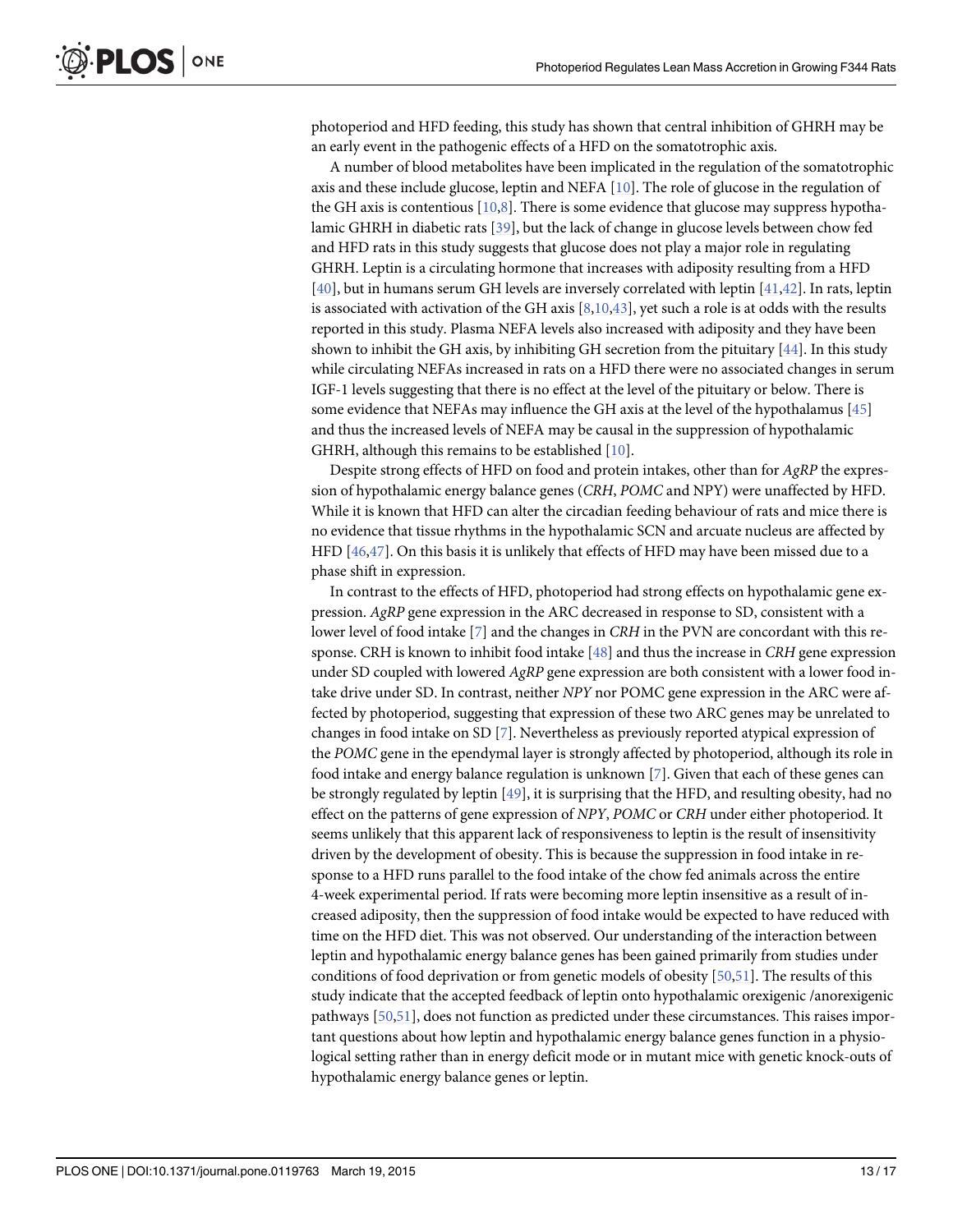<span id="page-13-0"></span>PLOS ONE

The effects of photoperiod on neuroendocrine function involve TSHβ and Dio2/3 in the pars tuberalis (PT) and tanycytes respectively [[52,53,54](#page-16-0)[,5](#page-14-0)]. It may also involve NMU, which is expressed in the PT and is under photoperiodic control [\[36\]](#page-15-0). The effects of photoperiod on TSHβ, NMU, Dio2 and Dio3 gene expression are consistent with previous observations, namely LD increases TSHβ, NMU and Dio2 expression and decreases Dio3 expression relative to SD [\[36](#page-15-0)]. This would give rise to a net increase in hypothalamic T3 production under LD relative to SD. How this affects the neuroendocrine regulation of energy balance and growth is still unknown. While the HFD had no effect on hypothalamic energy balance genes, it did suppress GHRH gene expression under both photoperiods. It seems unlikely that these effects of a HFD on GHRH are mediated through changes in Dio2 and Dio3 gene expression or associated changes in TSHβ and NMU, as the pattern of gene expression changes in response to a HFD do not suggest a direct or simple correlative relationship. Instead it is more likely the effects of a HFD on GHRH involve mechanisms that are independent of the neuroendocrine pathways regulated by photoperiod.

Overall the results from this study clearly support the conclusion that over the short term, photoperiod exerts tight control of growth in F344 rats, in terms of lean mass accretion. To achieve the target rate of lean mass accretion (growth) set by photoperiod, it is implied that food intake is adjusted to match the protein requirements for growth. On a HFD, rats reduce their food intake, which suggests that protein uptake and assimilation must be more efficient on a HFD than on a chow diet. Nonetheless energy intake is increased leading to greater deposition of adipose tissue. This rebalancing of food intake, energy intake and protein intake, without overt effects on genes involved in the hypothalamic energy balance circuits, indicates that factors other than leptin must be involved in determining this new equilibrium when animals are placed on a HFD. By contrast a HFD exerts a suppressive effect on the growth axis at the level of the hypothalamus (GHRH), and it appears that these effects are independent of the photoperiod regulatory mechanisms. The effects on GHRH appear to be an early effect of a HFD on the somatotrophic axis and it seems likely that overt effects on serum IGF-1 levels and lean mass accretion will only be seen after prolonged exposure (>4 weeks) to a HFD.

# Acknowledgments

The authors also thank Donna Wallace and Animal House staff at the Rowett Institute of Nutrition and Health, University of Aberdeen for the daily care of experimental rats and for body weight, food intake and MRI measurements.

# Author Contributions

Conceived and designed the experiments: AWR LR PJM. Performed the experiments: AWR LR GH LMT MJD. Analyzed the data: AWR LR MJD PJM. Wrote the paper: AWR LR PJM.

# References

- [1.](#page-1-0) Ebling FJP. On the value of seasonal mammals for identifying mechanisms underlying the control of food intake and body weight. Horm Behav. 2014; 66: 56–65. doi: [10.1016/j.yhbeh.2014.03.009](http://dx.doi.org/10.1016/j.yhbeh.2014.03.009) PMID: [24681216](http://www.ncbi.nlm.nih.gov/pubmed/24681216)
- [2.](#page-1-0) Morgan PJ, Ross AW, Mercer JG, Barrett P. What can we learn from seasonal animals about the regulation of energy balance? Prog Brain Res. 2006; 153: 325–337. PMID: [16876584](http://www.ncbi.nlm.nih.gov/pubmed/16876584)
- [3.](#page-1-0) Dardente H, Hazlerigg DG, Ebling FJP. Thyroid hormone and seasonal rhythmicity. Front Endocrinol. 2014 Feb 26; 5:19. doi: [10.3389/fendo.2014.00019](http://dx.doi.org/10.3389/fendo.2014.00019) PMID: [24616714](http://www.ncbi.nlm.nih.gov/pubmed/24616714)
- [4.](#page-1-0) Shearer KD, Stoney PN, Morgan PJ, McCaffery PJ. A vitamin for the brain. Trends Neurosci. 2012; 35: 733–741. doi: [10.1016/j.tins.2012.08.005](http://dx.doi.org/10.1016/j.tins.2012.08.005) PMID: [22959670](http://www.ncbi.nlm.nih.gov/pubmed/22959670)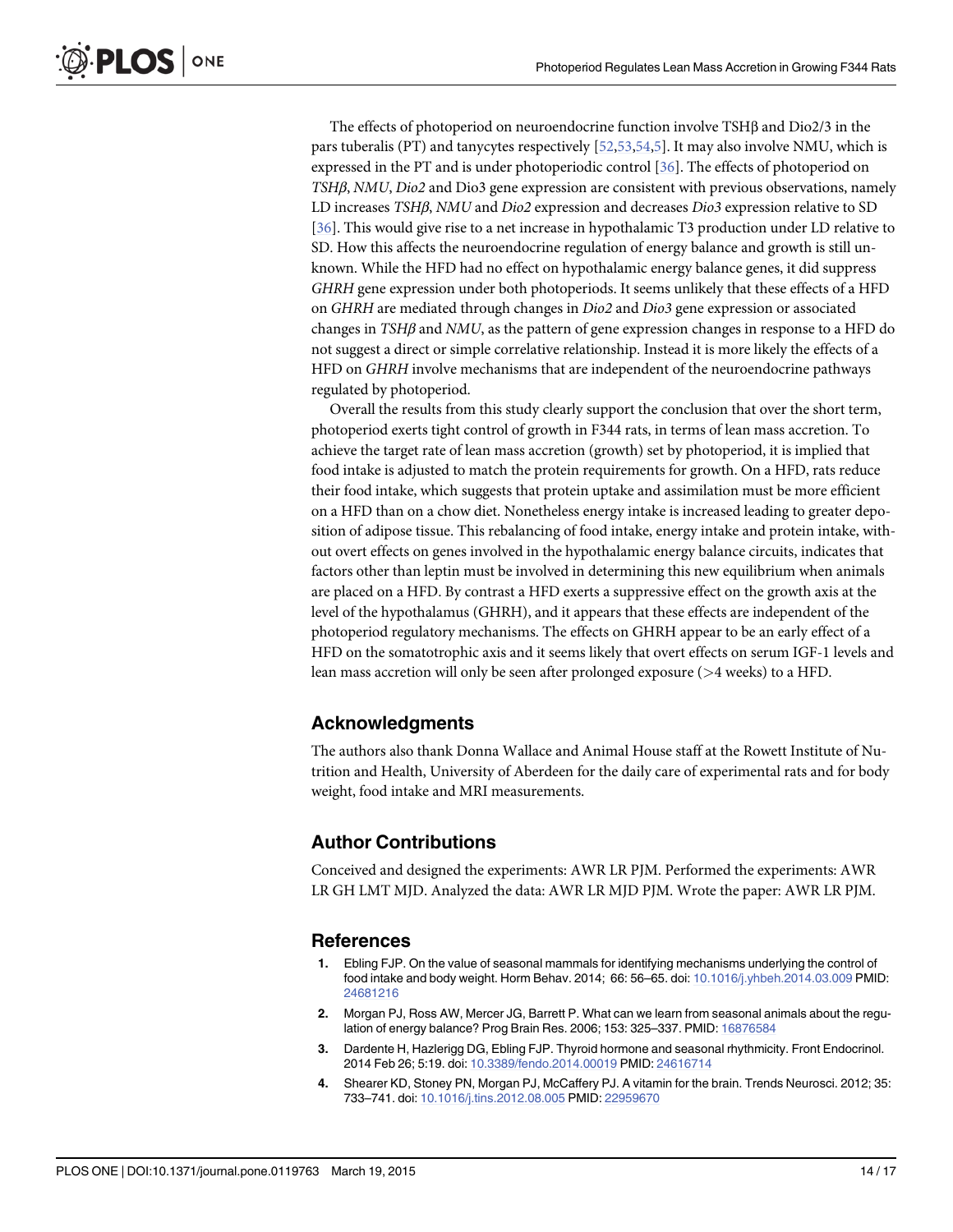- <span id="page-14-0"></span>[5.](#page-1-0) Ross AW, Helfer G, Russell L, Darras VM, Morgan PJ. Thyroid Hormone Signalling Genes Are Regulated by Photoperiod in the Hypothalamus of F344 Rats. Yamazaki S, editor. PLoS ONE. 2011 Jun 22; 6(6):e21351. doi: [10.1371/journal.pone.0021351](http://dx.doi.org/10.1371/journal.pone.0021351) PMID: [21731713](http://www.ncbi.nlm.nih.gov/pubmed/21731713)
- [6.](#page-1-0) Helfer G, Ross AW, Russell L, Thomson LM, Shearer KD, Goodman TH, et al. Photoperiod regulates vitamin A and Wnt/β-catenin signaling in F344 rats. Endocrinology. 2012; 153: 815–824. doi: [10.1210/](http://dx.doi.org/10.1210/en.2011-1792) [en.2011-1792](http://dx.doi.org/10.1210/en.2011-1792) PMID: [22210746](http://www.ncbi.nlm.nih.gov/pubmed/22210746)
- [7.](#page-1-0) Ross AW, Johnson CE, Bell LM, Reilly L, Duncan JS, Barrett P, et al. Divergent regulation of hypothalamic neuropeptide Y and agouti-related protein by photoperiod in F344 rats with differential food intake and growth. J Neuroendocrinol. 2009; 21: 610–619. doi: [10.1111/j.1365-2826.2009.01878.x](http://dx.doi.org/10.1111/j.1365-2826.2009.01878.x) PMID: [19490367](http://www.ncbi.nlm.nih.gov/pubmed/19490367)
- [8.](#page-1-0) Scacchi M, Pincelli AI, Cavagnini F. Growth hormone in obesity. Int J Obes Relat Metab Disord. 1999; 23: 260–271. PMID: [10193871](http://www.ncbi.nlm.nih.gov/pubmed/10193871)
- [9.](#page-1-0) Berryman DE, Glad CAM, List EO, Johannsson G. The GH/IGF-1 axis in obesity: pathophysiology and therapeutic considerations. Nat Rev Endocrinol. 2013; 9: 346–356. doi: [10.1038/nrendo.2013.64](http://dx.doi.org/10.1038/nrendo.2013.64) PMID: [23568441](http://www.ncbi.nlm.nih.gov/pubmed/23568441)
- [10.](#page-1-0) Müller EE, Locatelli V, Cocchi D. Neuroendocrine control of growth hormone secretion. Physiol Rev. 1999; 79: 511–607. PMID: [10221989](http://www.ncbi.nlm.nih.gov/pubmed/10221989)
- [11.](#page-1-0) Huang L, Steyn FJ, Tan HY, Xie TY, Veldhuis JD, Ngo ST, et al. The decline in pulsatile GH secretion throughout early adulthood in mice is exacerbated by dietary-induced weight gain. Endocrinology. 2012; 153: 4380–4388. doi: [10.1210/en.2012-1178](http://dx.doi.org/10.1210/en.2012-1178) PMID: [22802464](http://www.ncbi.nlm.nih.gov/pubmed/22802464)
- [12.](#page-1-0) Renier G, Gaudreau P, Hajjad H, Deslauriers N, Houde-Nadeau M, Brazeau P. Decreased pituitary growth hormone response to growth hormone-releasing factor in cafeteria-fed rats: dietary and obesity effects. Neuroendocrinology. 1990; 52: 284–290. PMID: [2145525](http://www.ncbi.nlm.nih.gov/pubmed/2145525)
- [13.](#page-1-0) Ahmad I, Finkelstein JA, Downs TR, Frohman LA. Obesity-associated decrease in growth hormonereleasing hormone gene expression: a mechanism for reduced growth hormone mRNA levels in genetically obese Zucker rats. Neuroendocrinology. 1993; 58: 332–337. PMID: [8255393](http://www.ncbi.nlm.nih.gov/pubmed/8255393)
- [14.](#page-1-0) Tannenbaum GS, Lapointe M, Gurd W, Finkelstein JA. Mechanisms of impaired growth hormone secretion in genetically obese Zucker rats: roles of growth hormone-releasing factor and somatostatin. Endocrinology. 1990; 127: 3087–3095. PMID: [1979030](http://www.ncbi.nlm.nih.gov/pubmed/1979030)
- [15.](#page-1-0) Cattaneo L, De Gennaro Colonna V, Zoli M, Müller E, Cocchi D. Characterization of the hypothalamopituitary-IGF-I axis in rats made obese by overfeeding. J Endocrinol. 1996; 148: 347–353. PMID: [8699149](http://www.ncbi.nlm.nih.gov/pubmed/8699149)
- [16.](#page-1-0) Cattaneo L, Luoni M, Settembrini B, Müller EE, Cocchi D. Effect of long-term administration of Hexarelin on the somatotrophic axis in aged rats. Pharmacol Res. 1997; 36: 49–54. PMID: [9368914](http://www.ncbi.nlm.nih.gov/pubmed/9368914)
- [17.](#page-1-0) Luque RM, Kineman RD. Impact of obesity on the growth hormone axis: evidence for a direct inhibitory effect of hyperinsulinemia on pituitary function. Endocrinology. 2006; 147: 2754–2763. PMID: [16513828](http://www.ncbi.nlm.nih.gov/pubmed/16513828)
- [18.](#page-1-0) Iwakura H, Akamizu T, Ariyasu H, Irako T, Hosoda K, Nakao K, et al. Effects of ghrelin administration on decreased growth hormone status in obese animals. Am J Physiol Endocrinol Metab. 2007; 293: E819–825. PMID: [17595213](http://www.ncbi.nlm.nih.gov/pubmed/17595213)
- [19.](#page-1-0) Marcovecchio ML, Chiarelli F. Obesity and growth during childhood and puberty. World Rev Nutr Diet. 2013; 106: 135–141. doi: [10.1159/000342545](http://dx.doi.org/10.1159/000342545) PMID: [23428692](http://www.ncbi.nlm.nih.gov/pubmed/23428692)
- [20.](#page-1-0) El-Bakry HA, Plunkett SS, Bartness TJ. Photoperiod, but not a high-fat diet, alters body fat in Shaw's jird. Physiol Behav. 1999; 68: 87–91. PMID: [10627066](http://www.ncbi.nlm.nih.gov/pubmed/10627066)
- [21.](#page-1-0) McElroy JF, Mason PW, Hamilton JM, Wade GN. Effects of diet and photoperiod on NE turnover and GDP binding in Siberian hamster brown adipose tissue. Am J Physiol. 1986; 250: R383–388. PMID: [3953850](http://www.ncbi.nlm.nih.gov/pubmed/3953850)
- [22.](#page-1-0) Peacock WL, Speakman JR. Effect of high-fat diet on body mass and energy balance in the bank vole. Physiol Behav. 2001; 74: 65–70. PMID: [11564453](http://www.ncbi.nlm.nih.gov/pubmed/11564453)
- [23.](#page-1-0) Wade GN. Dietary obesity in golden hamsters: reversibility and effects of sex and photoperiod. Physiol Behav. 1983; 30: 131–137. PMID: [6836036](http://www.ncbi.nlm.nih.gov/pubmed/6836036)
- [24.](#page-2-0) Heideman PD, Sylvester CJ. Reproductive photoresponsiveness in unmanipulated male Fischer 344 laboratory rats. Biol Reprod. 1997; 57: 134–138. PMID: [9209091](http://www.ncbi.nlm.nih.gov/pubmed/9209091)
- [25.](#page-2-0) Togo Y, Otsuka T, Goto M, Furuse M, Yasuo S. Photoperiod regulates dietary preferences and energy metabolism in young developing Fischer 344 rats but not in same-age Wistar rats. Am J Physiol Endocrinol Metab. 2012; 303: E777–786. doi: [10.1152/ajpendo.00209.2012](http://dx.doi.org/10.1152/ajpendo.00209.2012) PMID: [22811472](http://www.ncbi.nlm.nih.gov/pubmed/22811472)
- [26.](#page-2-0) Lobley GE, Bremner DM, Holtrop G, Johnstone AM, Maloney C. Impact of high-protein diets with either moderate or low carbohydrate on weight loss, body composition, blood pressure and glucose tolerance in rats. Br J Nutr. 2007; 97: 1099–1108. PMID: [17397561](http://www.ncbi.nlm.nih.gov/pubmed/17397561)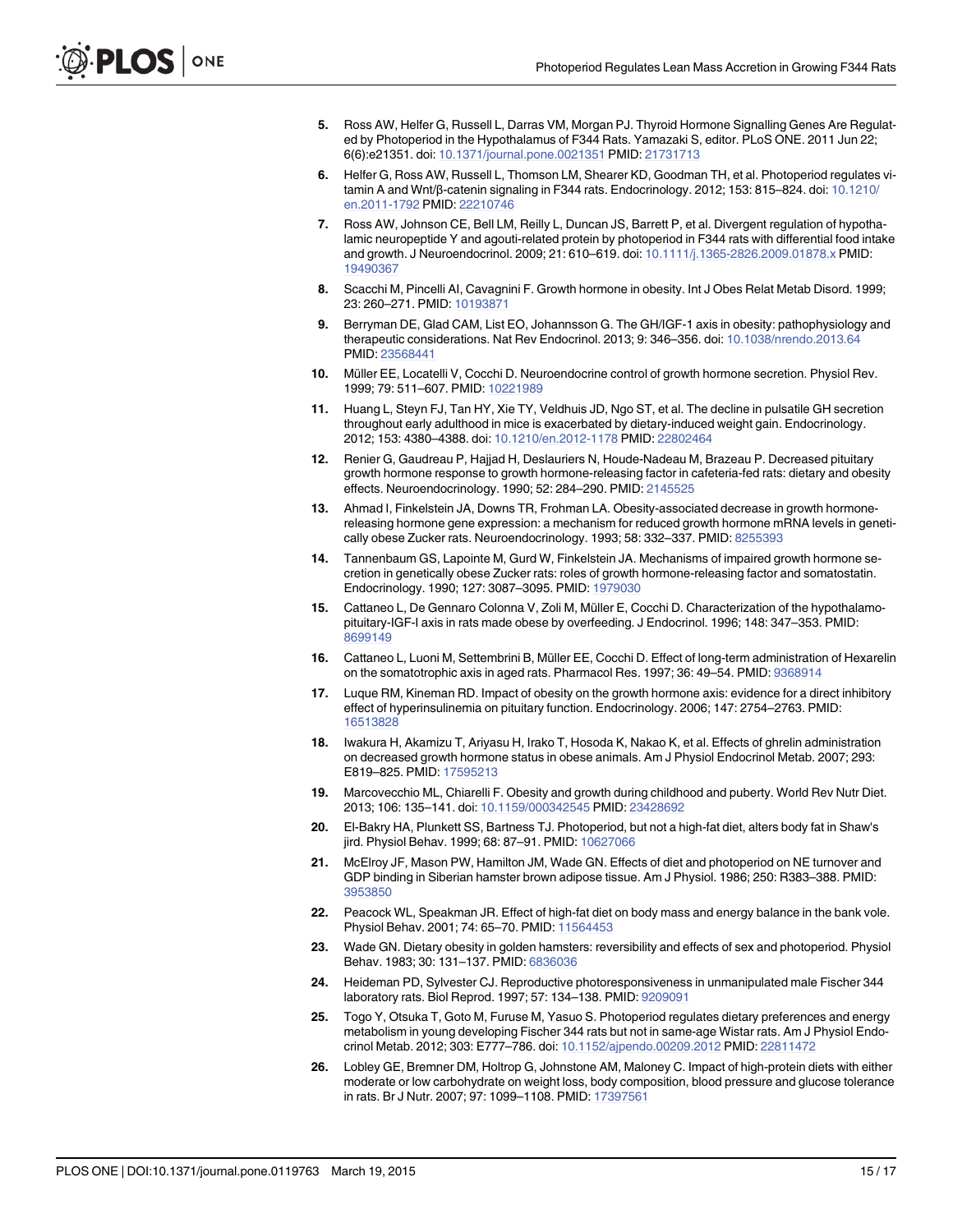- <span id="page-15-0"></span>[27.](#page-3-0) Messager S, Ross AW, Barrett P, Morgan PJ. Decoding photoperiodic time through Per1 and ICER gene amplitude. Proc Natl Acad Sci USA. 1999; 96: 9938–9943. PMID: [10449798](http://www.ncbi.nlm.nih.gov/pubmed/10449798)
- [28.](#page-3-0) Ross AW, Webster CA, Mercer JG, Moar KM, Ebling FJ, Schuhler S, et al. Photoperiodic regulation of hypothalamic retinoid signaling: association of retinoid X receptor gamma with body weight. Endocrinology. 2004: 145: 13–20. PMID: [12960009](http://www.ncbi.nlm.nih.gov/pubmed/12960009)
- [29.](#page-3-0) Ellis C, Moar KM, Logie TJ, Ross AW, Morgan PJ, Mercer JG. Diurnal profiles of hypothalamic energy balance gene expression with photoperiod manipulation in the Siberian hamster, Phodopus sungorus. Am J Physiol Regul Integr Comp Physiol. 2008; 294: R1148–1153. doi: [10.1152/ajpregu.00825.2007](http://dx.doi.org/10.1152/ajpregu.00825.2007) PMID: [18234745](http://www.ncbi.nlm.nih.gov/pubmed/18234745)
- [30.](#page-3-0) Paxinos G, Watson C. The Rat Brain in Stereotaxic Coordinates. 2007. Elsevier Academic Press, San Diego.
- [31.](#page-3-0) Kamegai J, Minami S, Sugihara H, Higuchi H, Wakabayashi I. Growth hormone induces expression of the c-fos gene on hypothalamic neuropeptide-Y and somatostatin neurons in hypophysectomized rats. Endocrinology. 1994; 135: 2765–2771. PMID: [7988469](http://www.ncbi.nlm.nih.gov/pubmed/7988469)
- [32.](#page-3-0) Graham ES, Turnbull Y, Fotheringham P, Nilaweera K, Mercer JG, Morgan PJ, et al. Neuromedin U and Neuromedin U receptor-2 expression in the mouse and rat hypothalamus: effects of nutritional status. J Neurochem. 2003; 87: 1165–1173. PMID: [14622096](http://www.ncbi.nlm.nih.gov/pubmed/14622096)
- [33.](#page-3-0) Mercer JG, Moar KM, Ross AW, Hoggard N, Morgan PJ. Photoperiod regulates arcuate nucleus POMC, AGRP, and leptin receptor mRNA in Siberian hamster hypothalamus. Am J Physiol Regul Integr Comp Physiol. 2000; 278: R271–281. PMID: [10644649](http://www.ncbi.nlm.nih.gov/pubmed/10644649)
- [34.](#page-3-0) Mercer JG, Lawrence CB, Moar KM, Atkinson T, Barrett P. Short-day weight loss and effect of food deprivation on hypothalamic NPY and CRF mRNA in Djungarian hamsters. Am J Physiol. 1997; 273: R768–776. PMID: [9277567](http://www.ncbi.nlm.nih.gov/pubmed/9277567)
- [35.](#page-3-0) Barrett P, Ebling FJP, Schuhler S, Wilson D, Ross AW, Warner A, et al. Hypothalamic thyroid hormone catabolism acts as a gatekeeper for the seasonal control of body weight and reproduction. Endocrinology. 2007; 148: 3608–3617. PMID: [17478556](http://www.ncbi.nlm.nih.gov/pubmed/17478556)
- [36.](#page-8-0) Helfer G, Ross AW, Morgan PJ. Neuromedin U partly mimics thyroid stimulating hormone and triggers Wnt/β-Catenin signalling in the photoperiodic response of F344 rats. J Neuroendocrinol. 2013; 25: 1264–1272. doi: [10.1111/jne.12116](http://dx.doi.org/10.1111/jne.12116) PMID: [24164054](http://www.ncbi.nlm.nih.gov/pubmed/24164054)
- [37.](#page-10-0) Sagher FA, Dodge JA, Johnston CF, Shaw C, Buchanan KD, Carr KE. Rat small intestinal morphology and tissue regulatory peptides: effects of high dietary fat. Br J Nutr. 1991; 65: 21-28. PMID: [1705145](http://www.ncbi.nlm.nih.gov/pubmed/1705145)
- [38.](#page-10-0) Thomson AB, Keelan M, Clandinin MT, Walker K. Dietary fat selectively alters transport properties of rat jejunum. J Clin Invest. 1986; 77: 279–288. PMID: [3944255](http://www.ncbi.nlm.nih.gov/pubmed/3944255)
- [39.](#page-12-0) Olchovsky D, Bruno JF, Wood TL, Gelato MC, Leidy JW, Gilbert JM, et al. Altered pituitary growth hormone (GH) regulation in streptozotocin-diabetic rats: a combined defect of hypothalamic somatostatin and GH-releasing factor. Endocrinology. 1990; 126: 53–61. PMID: [1967164](http://www.ncbi.nlm.nih.gov/pubmed/1967164)
- [40.](#page-12-0) Considine RV, Sinha MK, Heiman ML, Kriauciunas A, Stephens TW, Nyce MR, et al. Serum immunoreactive-leptin concentrations in normal-weight and obese humans. N Engl J Med. 1996; 334: 292–295. PMID: [8532024](http://www.ncbi.nlm.nih.gov/pubmed/8532024)
- [41.](#page-12-0) Tuominen JA, Ebeling P, Heiman ML, Stephens T, Koivisto VA. Leptin and thermogenesis in humans. Acta Physiol Scand. 1997; 160: 83–87. PMID: [9179315](http://www.ncbi.nlm.nih.gov/pubmed/9179315)
- [42.](#page-12-0) Tuominen JA, Ebeling P, Laquier FW, Heiman ML, Stephens T, Koivisto VA. Serum leptin concentra-tion and fuel homeostasis in healthy man. Eur J Clin Invest. 1997; 27: 206-211. PMID: [9088856](http://www.ncbi.nlm.nih.gov/pubmed/9088856)
- [43.](#page-12-0) Carro E, Señaris R, Considine RV, Casanueva FF, Dieguez C. Regulation of in vivo growth hormone secretion by leptin. Endocrinology. 1997; 138: 2203–2206. PMID: [9112421](http://www.ncbi.nlm.nih.gov/pubmed/9112421)
- [44.](#page-12-0) Casanueva FF, Villanueva L, Dieguez C, Diaz Y, Cabranes JA, Szoke B, et al. Free fatty acids block growth hormone (GH) releasing hormone-stimulated GH secretion in man directly at the pituitary. J Clin Endocrinol Metab. 1987; 65: 634–642. PMID: [2888782](http://www.ncbi.nlm.nih.gov/pubmed/2888782)
- [45.](#page-12-0) Imaki T, Shibasaki T, Masuda A, Hotta M, Yamauchi N, Demura H, et al. The effect of glucose and free fatty acids on growth hormone (GH)-releasing factor-mediated GH secretion in rats. Endocrinology. 1986; 118: 2390–2394. PMID: [2870916](http://www.ncbi.nlm.nih.gov/pubmed/2870916)
- [46.](#page-12-0) Pendergast JS, Branecky KL, Yang W, Ellacott KLJ, Niswender KD, Yamazaki S. High-fat diet acutely affects circadian organisation and eating behavior. Eur J Neurosci. 2013; 37: 1350–1356. doi: [10.1111/](http://dx.doi.org/10.1111/ejn.12133) [ejn.12133](http://dx.doi.org/10.1111/ejn.12133) PMID: [23331763](http://www.ncbi.nlm.nih.gov/pubmed/23331763)
- [47.](#page-12-0) Melhorn SJ, Krause EG, Scott KA, Mooney MR, Johnson JD, Woods SC, et al. Acute exposure to a high-fat diet alters meal patterns and body composition. Physiol Behav. 2010; 99: 33–39. doi: [10.1016/](http://dx.doi.org/10.1016/j.physbeh.2009.10.004) [j.physbeh.2009.10.004](http://dx.doi.org/10.1016/j.physbeh.2009.10.004) PMID: [19835896](http://www.ncbi.nlm.nih.gov/pubmed/19835896)
- [48.](#page-12-0) Arase K, York DA, Shimizu H, Shargill N, Bray GA. Effects of corticotropin-releasing factor on food intake and brown adipose tissue thermogenesis in rats. Am J Physiol. 1988; 255: E255–259. PMID: [3262311](http://www.ncbi.nlm.nih.gov/pubmed/3262311)